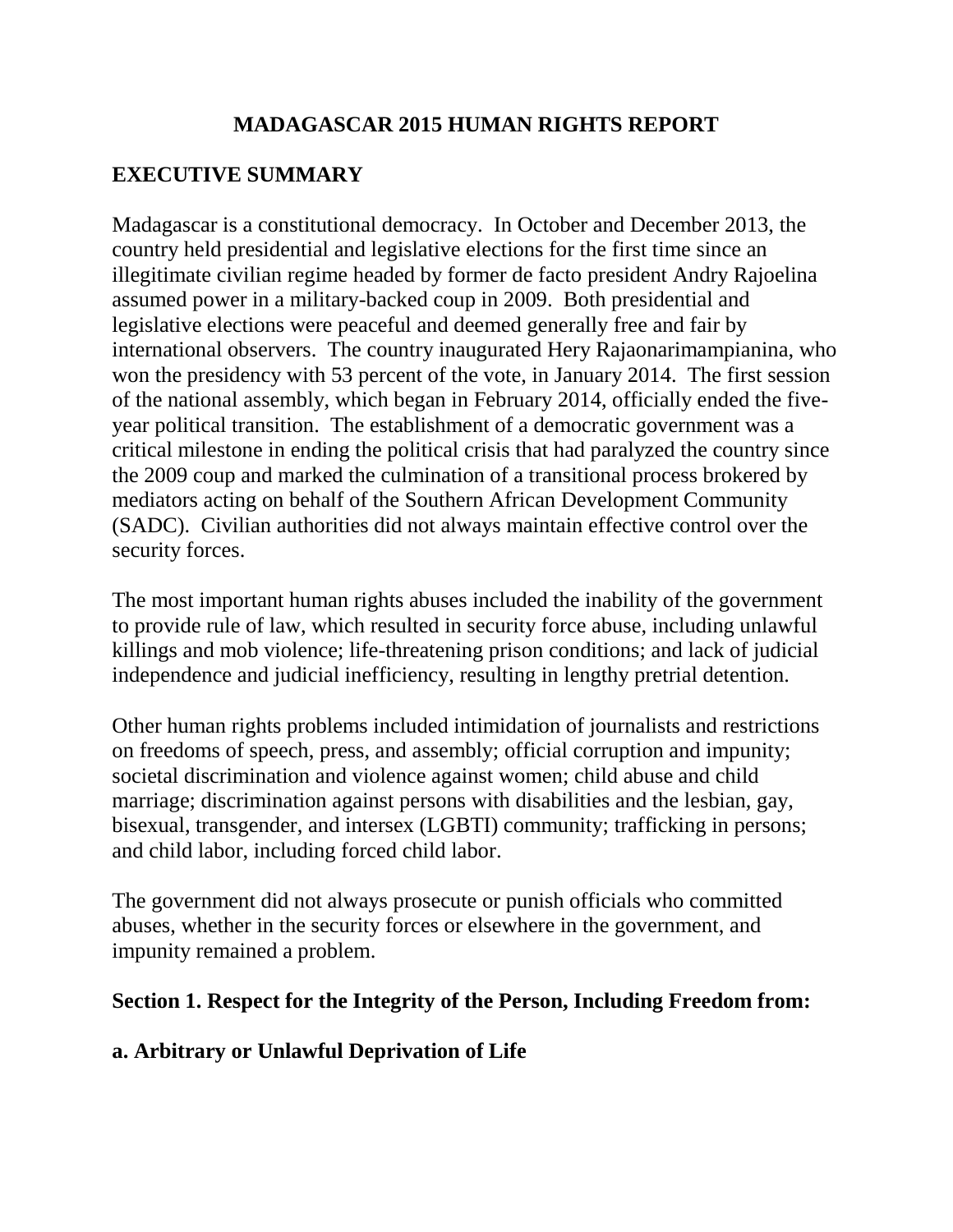Although no official statistics were available, there were numerous reports security forces killed criminal suspects, both while in pursuit and during arrest. Most killings occurred during security force operations to stem cattle rustling by armed criminal groups in the central, west, and southwest areas of the country. Villagers sometimes supported government efforts to stem cattle rustling and were responsible for killing cattle rustlers; sometimes they opposed security forces or one another.

On March 24, in Vangaindrano gendarmes supported by villagers reportedly shot and killed 14 presumed thieves during an armed confrontation; the thieves were part of a gang that had attacked a village in the same district, killing three villagers and stealing approximately 20 cattle.

In August the government launched "Fahalemana 2015," a joint armygendarmerie-national police operation to reestablish government control in 11 regions where cattle rustlers were the most active and violent. According to the government, as of September authorities had killed 114 cattle thieves, arrested more than 50, and recovered approximately 2,500 cattle. Fahalemana 2015 became increasingly violent, however, after August 27, when cattle rustlers in Ankazoabo Sud killed security force members during armed confrontations. Security forces reportedly retaliated by killing civilians, seizing cattle, and burning the shelters of thieves. On September 1, for example, soldiers shot and killed three villagers in Maevatanana and seized 70 cattle, which gendarmes in Ankazobe eventually returned to their owners. The army and gendarmerie announced in September that authorities would conduct investigations into the use of excessive force in Fahalemana 2015.

#### **b. Disappearance**

There were no reports of politically motivated disappearances.

## **c. Torture and Other Cruel, Inhuman, or Degrading Treatment or Punishment**

The constitution and law provide for the inviolability of the person and prohibit such practices, but security forces subjected prisoners and criminal suspects to physical and mental abuse, including torture, according to nongovernmental organizations (NGOs) and media reports.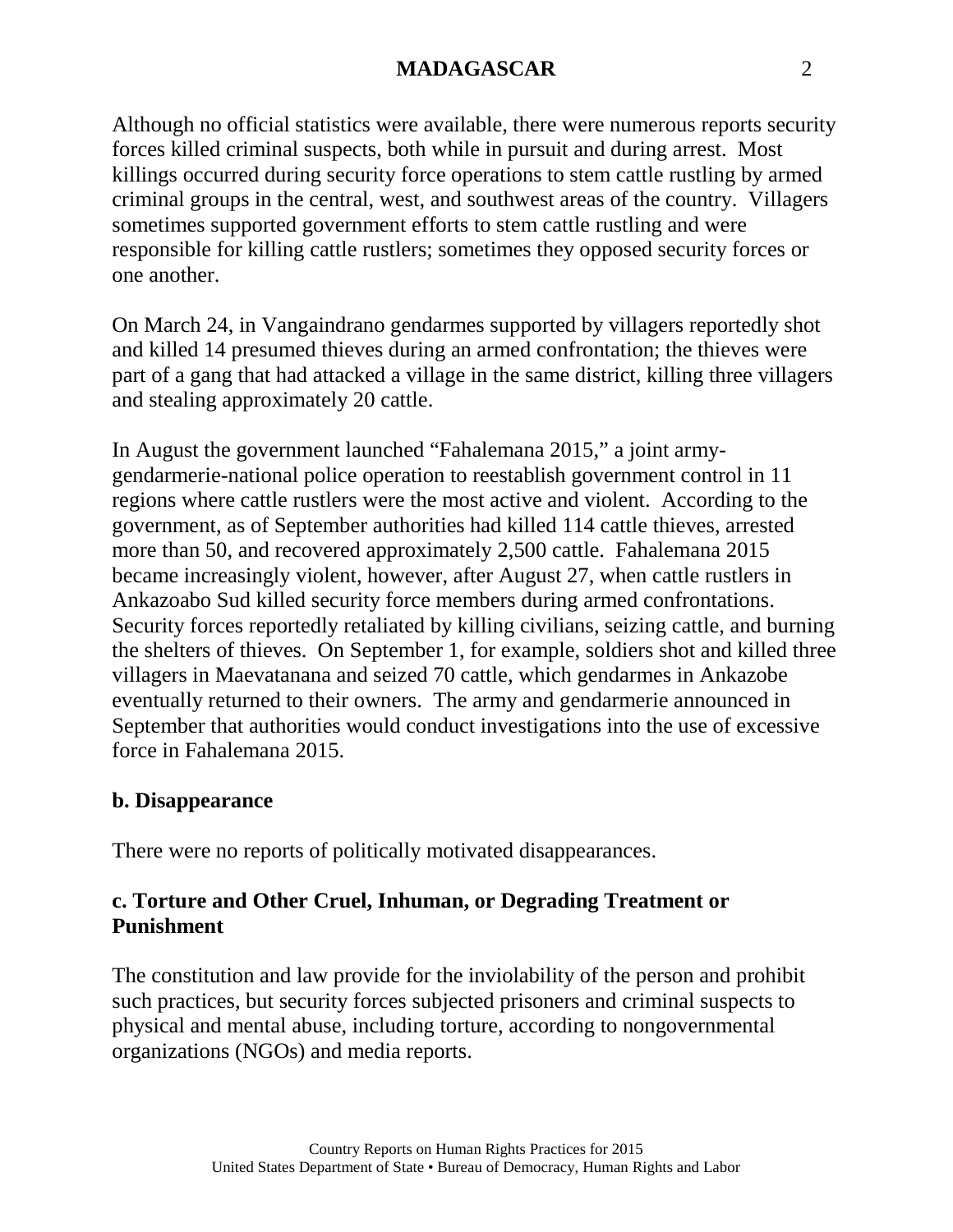Security personnel used beatings as punishment for alleged crimes or simply as a tool of coercion. Off-duty and intoxicated members of the armed forces assaulted civilians. In most cases investigations announced by security officials did not result in prosecutions or sentences.

On February 2, police in Antsiranana arrested an ice cream seller who had refused to move his cart. Police subsequently beat the man in the police station and left him seriously injured and unconscious in the street. Authorities took no action against police by year's end.

On August 31, gendarmes arrested and beat Jean Pierre Randrianomanana, a student movement leader at the University of Antananarivo; Randrianomanana was hospitalized until his trial three days later. General Rakoto Francois Rodin, commander of the national gendarmerie, promised an investigation, and authorities subsequently dismissed Faniry Randriamahery, commander of the gendarmerie of Antananarivo. In mid-September, however, the media reported authorities took no action against the 12 gendarmes who beat the student.

On March 20, villagers of Ambahikily Toliary caught an alleged thief and suspected killer of a member of the local military unit. The villagers transferred him to members of the local military unit, who beat him to death. The local gendarmerie opened an investigation, but authorities had not arrested or charged any suspects by year's end.

Military hazing also resulted in deaths. The media reported in April that a new recruit at the gendarmerie school of Ambositra died two days after being hazed.

Security forces raped women. In early April a sergeant reportedly raped a woman and seized several cattle in Ambinda, Ampanihy Ouest District. A military commander in Toliary told the villagers that "the perpetrators of such acts must be prosecuted," but authorities took no known action.

The government arrested and imprisoned a few security force members during the year. For example, on February 6, police arrested three gendarmes suspected of theft and kidnapping the previous week. On July 21, authorities sentenced four gendarmes suspected of planning an armed attack in Maevatanana to prison.

## **Prison and Detention Center Conditions**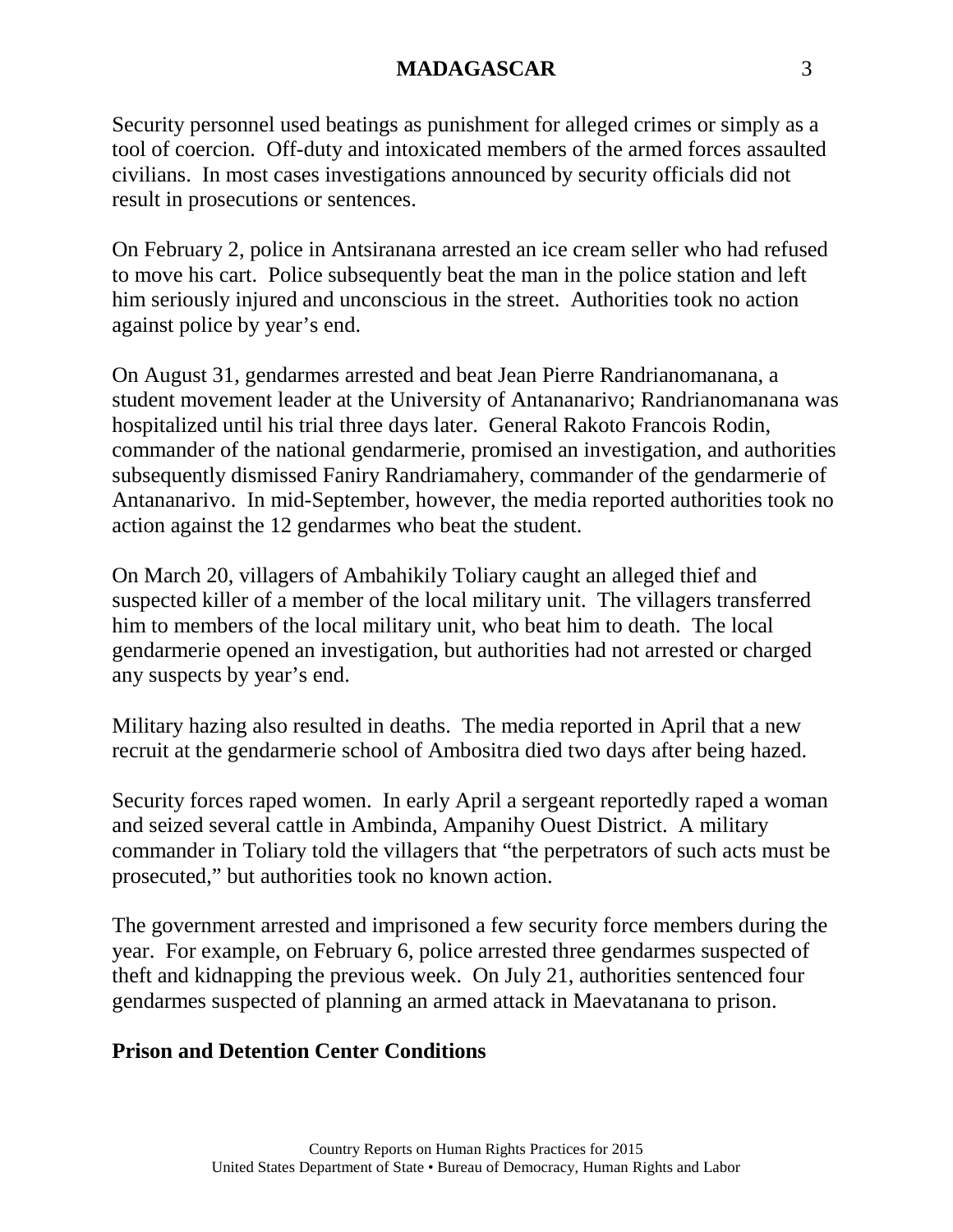Prison conditions were harsh and life threatening due to inadequate food, overcrowding, poor sanitary conditions, and lack of medical care.

Physical Conditions: As of December 2014, the country's 82 prisons and detention centers held nearly 20,000 inmates, including 807 women, 545 boys, and 45 girls; this figure represented nearly twice the official capacity of 10,300 inmates. Authorities did not always hold juveniles separately from adults, and some preschool-age children shared cells with their incarcerated mothers. In July a newspaper reported 34 women in Antanimora Prison, Antananarivo, were incarcerated with their babies because they had no childcare options outside the prison.

Authorities held pretrial detainees with convicted prisoners.

Severe overcrowding, due to weaknesses in the judicial system and inadequate prison infrastructure, was a serious problem. Antanimora Prison, for example, held more than 3,000 inmates, twice its official maximum capacity. One penitentiary surpassed its official capacity by nearly eight-fold. Lengthy pretrial detention was pervasive.

According to a study conducted during the year by Handicap International, harsh prison conditions were a source of psychological distress for 66 percent of detainees at three of the country's largest detention facilities--Vatomandry, Toamasina, and Toliary. In a number of documented cases, disease was a direct result of overcrowding, lack of hygiene and medical care, and poor nutrition. According to the study, 92 percent of detainees reported they "often felt hungry." In many cases families and NGOs supplemented the daily rations of prisoners.

Between January and July, the Ministry of Justice recorded 43 deaths in prisons, none of which was attributable to actions by guards or other staff.

A deteriorating prison infrastructure that often lacked sanitation facilities and potable water resulted in disease and infestations of insects and rodents. Access to medical care was limited, particularly for detainees held at Tsiafahy, the country's high-security detention center. Ventilation, lighting, and temperature control in facilities were either inadequate or nonexistent.

Administration: Prison recordkeeping remained inadequate and poorly coordinated with police and judicial authorities. Information was not available on whether authorities used alternatives to sentencing for nonviolent offenders. There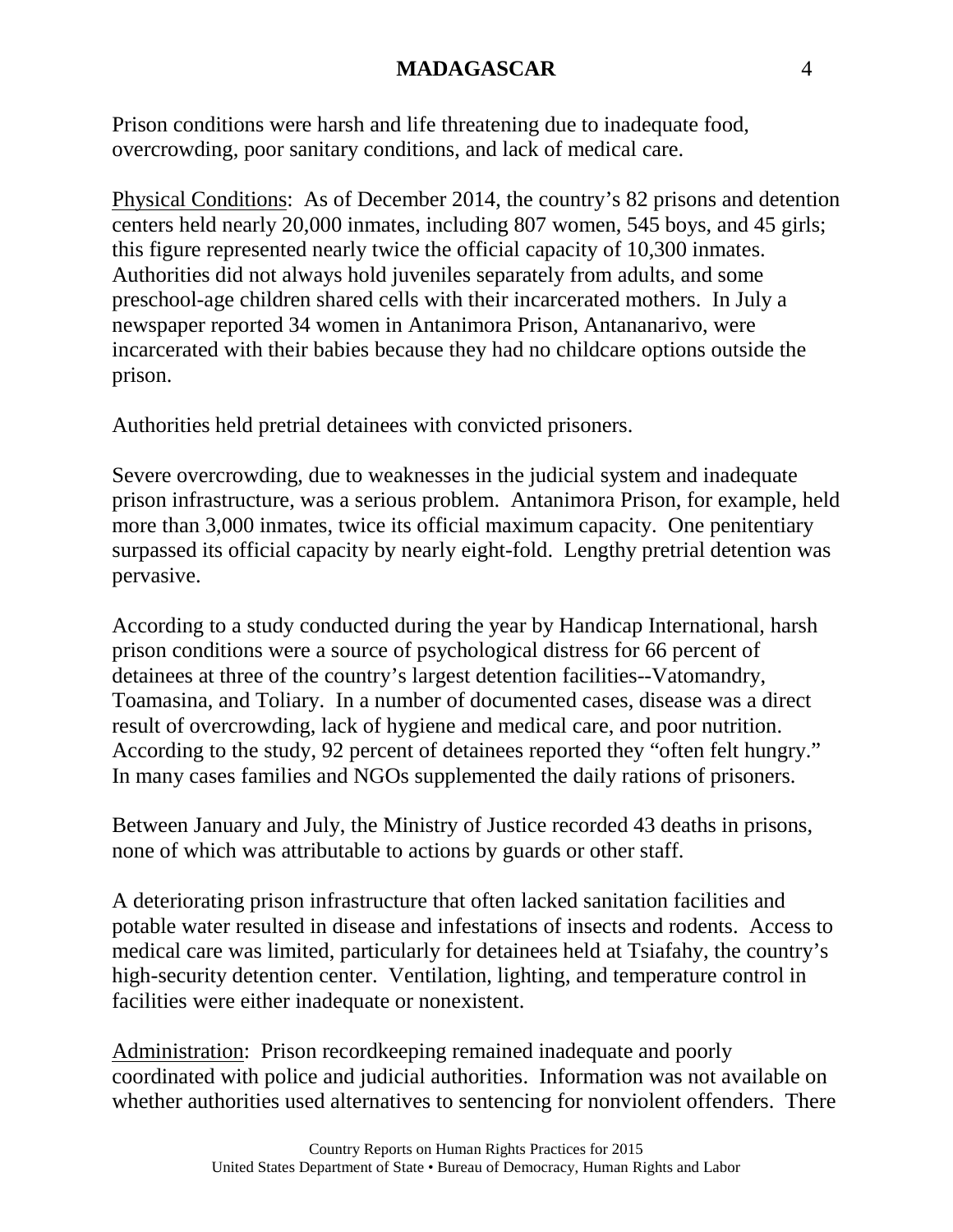was no provision for ombudsmen to advocate on behalf of prisoners or detainees. While a formal process exists to submit complaints of inhuman conditions to judicial authorities, few detainees used it due to fear of reprisal. Ministry of Justice officials conducted intermittent inspections of facilities. Officials authorized prisoners and detainees to receive weekly visits from relatives and permitted religious observance. Visits outside the scheduled days were reportedly possible by bribing guards and penitentiary agents. NGOs reported bribes could purchase small privileges, such as allowing family members to bring food for prisoners.

Independent Monitoring: Authorities generally permitted independent monitoring of prison conditions by the International Committee of the Red Cross (ICRC), several local NGOs, and some diplomatic missions. Authorities permitted the ICRC to conduct visits to all main penitentiary facilities and to hold private consultations in accordance with its standard modalities. Authorities also permitted ICRC representatives to visit detainees in pretrial or temporary detention.

## **d. Arbitrary Arrest or Detention**

The constitution and law prohibit arbitrary arrest and detention, but authorities did not always respect these provisions. Authorities arrested persons on vague charges and detained suspects for long periods without trial.

# **Role of the Police and Security Apparatus**

The national police, under the authority of the Ministry of Public Security, are responsible for maintaining law and order in urban areas. The gendarmerie, under the Ministry of National Defense, is responsible for maintaining law and order in rural areas.

The government did not have effective control over matters relating to rule of law outside the capital. Security forces at times failed to prevent or respond to societal violence, particularly in rural areas (see sections 1.a. and 6).

Government institutions lacked any effective means to monitor, inspect, or investigate security forces, and impunity was a problem. Victims may lodge complaints in the local court of jurisdiction, although this rarely occurred.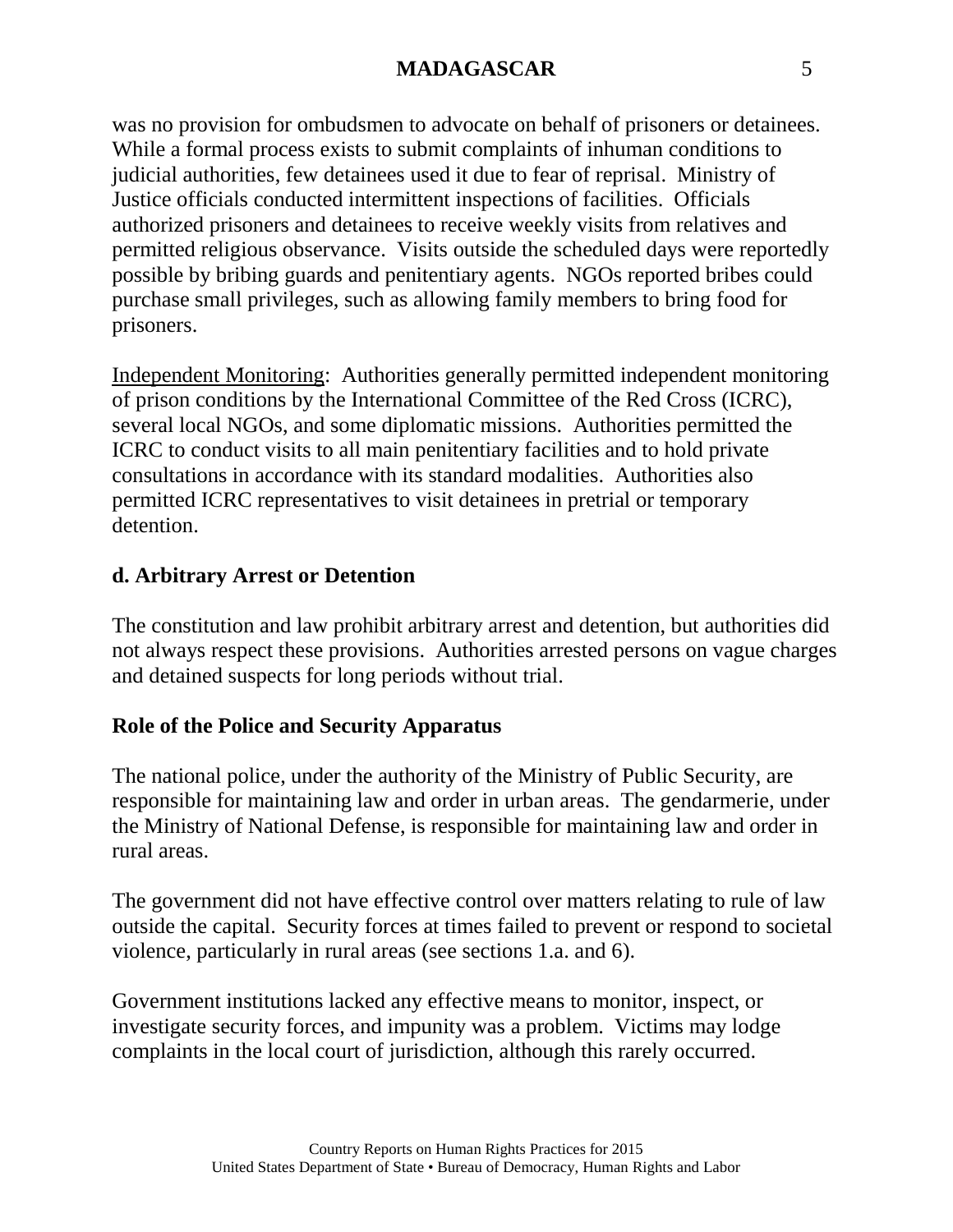The law provides traditional village institutions the right to protect property and public order. Some rural areas used an informal, community-organized judicial system, or "dina," to resolve civil disputes between villagers over such issues as alleged cattle rustling. Although the dina system provided the only rule of law in some villages and isolated regions of the country, it at times imposed harsh sentences without due process. The dina system also served as a means to exploit villagers. For example, dina leaders in Tsaratanana required villagers who lost cattle to pay money for the dina to intervene, although such intervention rarely resulted in the return of stolen cattle.

The Ministry of Justice, in collaboration with the UN Development Program, provided training sessions on human rights to the gendarmerie, police, and military, as well as to penitentiary agents.

## **Arrest Procedures and Treatment of Detainees**

Although the law requires arrest warrants in all cases except those involving hot pursuit, authorities often detained persons based on accusations. The law requires authorities to charge or release criminal suspects within 48 hours of arrest, but authorities often detained individuals for significantly longer periods before being charged or released. Defendants have a general right to counsel, and the law entitled those who could not afford a lawyer to one provided by the state. Many citizens were unaware of this right, however, and few requested attorneys. Defendants have the right to know charges against them, but authorities did not always respect this right. A bail system exists, but authorities frequently denied bail without justification. Magistrates often resorted to a "mandat de depot" (retaining writ) under which defendants were held in detention for the entire pretrial period. The law limits the duration of pretrial detention and regulates the use of the writ. Regulations limit the duration of detention based on the type of crime, with a theoretical maximum of eight months for criminal cases, but authorities held detainees for longer periods. Family members generally had access to prisoners, although authorities limited access for prisoners in solitary confinement or those arrested for political reasons.

Arbitrary Arrest: Security forces arbitrarily arrested demonstrators (see section 2.b.).

Pretrial Detention: According to the Ministry of Justice, as of February approximately 58 percent of the prison population was in pretrial detention; 69 percent of female prisoners and 87 percent of juvenile prisoners were pretrial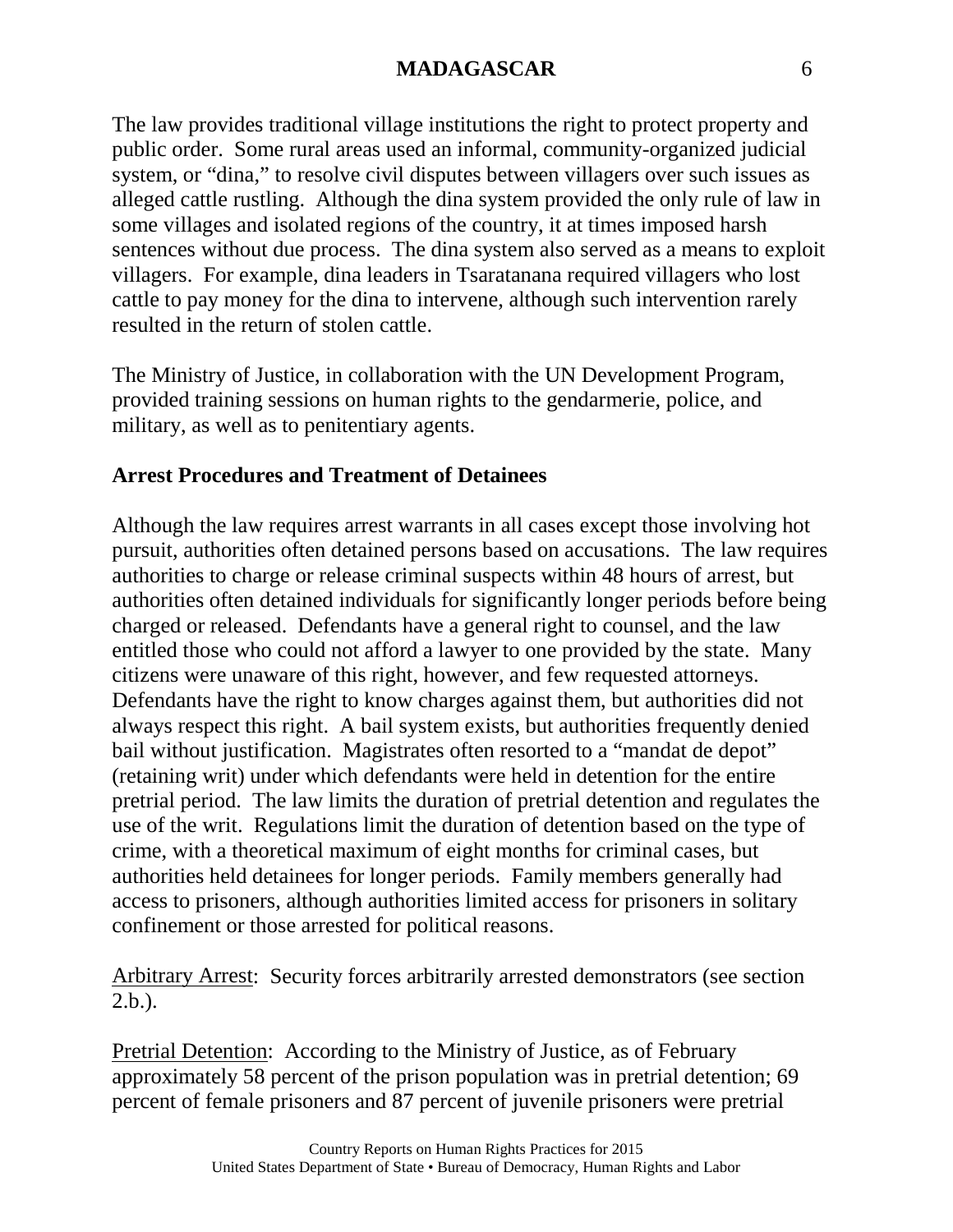detainees. Pretrial detention ranged from several days to several years. Poor recordkeeping, an outdated judicial system, insufficient magistrates, and lack of resources contributed to the problem. The length of pretrial detention often exceeded the maximum sentence for the alleged crime.

Amnesty: At the Presidential New Year's Reception in January, the president announced a series of sentence reductions, such as three months instead of a oneyear sentence. Sentence reductions did not apply to persons convicted of public fund embezzlement, money laundering, rosewood traffic, smuggling of other natural resources, killing, rape, and kidnapping.

As of September the temporary special commission appointed in 2012 by the Supreme Court had granted amnesty to 33 persons involved in political events between 2002-09; 94 requests have been submitted. The commission was responsible for ruling on certain types of amnesty cases, including those recommended by the Malagasy Reconciliation Committee, established in 2012 in accordance with the SADC Roadmap to recommend amnesty for specific individuals involved in political events between 2002-09.

### **e. Denial of Fair Public Trial**

Although the constitution and law provide for an independent judiciary, the judiciary was susceptible to executive influence at all levels, and corruption remained a serious problem. There were instances in which the outcome of trials appeared predetermined, and authorities did not always enforce court orders. Lack of training, resources, and personnel hampered judicial effectiveness, and case backlogs were "prodigious," according to Freedom House.

The law reserves military courts for the trials of military personnel and they generally follow the procedures of the civil judicial system, except that military jury members must be military officers. Defendants in military cases have access to an appeals process and generally benefit from the same rights available to civilians, although their trials are not public. A civilian magistrate, usually joined by a panel of military officers, presides over military trials.

#### **Trial Procedures**

The law provides for a presumption of innocence, but authorities often ignored this right. Defendants have the right to be informed promptly and in detail of the charges against them, and the law provides free interpretation as necessary.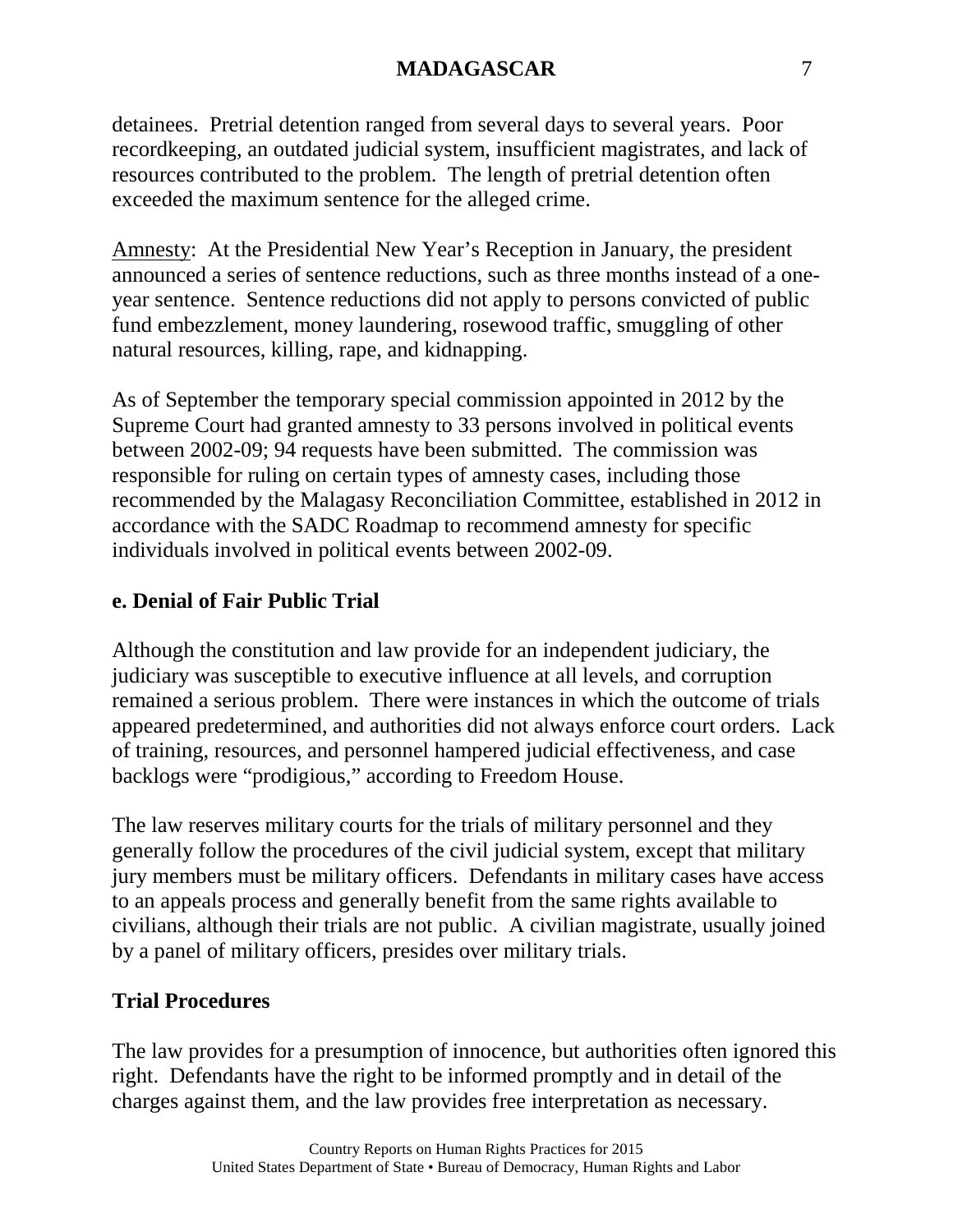Defendants have the right to a fair trial without undue delay. Authorities, however, did not always enforce these rights, resulting in prolonged incarceration of suspects without charge, denial of bail, and postponed hearings.

Trials are public, and defendants have the right to legal counsel at every stage of proceedings. Many citizens were unaware of their right to counsel, however, and authorities did not systematically inform them of it. Defendants who did not request or could not afford counsel generally received very limited time to prepare their cases. Only labor disputes used juries. Defendants have the right to be present at their trials, to receive information regarding the charges against them, to present and confront witnesses, and to present evidence. Authorities generally respected such rights if defendants had legal representation. Attorneys have access to government-held evidence, but this right does not extend to defendants without attorneys. Legislation outlining defendants' rights does not specifically refer to the right not to be compelled to testify or not to confess guilt. It does include the right to assistance by another person during the investigation and trial. Defendants have the right to appeal convictions.

Law enforcement authorities also selectively shortened the duration of investigations and expedited judgments in politically sensitive cases, such as that of Jean Pierre Randrianomanana, a student leader sentenced to a six months' suspended prison sentence only four days after his arrest.

## **Political Prisoners and Detainees**

Observers believed the country had no political prisoners.

## **Civil Judicial Procedures and Remedies**

The judiciary deals with all civil matters, including human rights cases, and individuals or organizations may seek civil remedies for human rights violations. Courts lacked independence, were corrupt, and often encountered difficulty in enforcing civil judgments.

## **f. Arbitrary Interference with Privacy, Family, Home, or Correspondence**

The law prohibits such actions, and there were no reports the government failed to respect these provisions.

# **Section 2. Respect for Civil Liberties, Including:**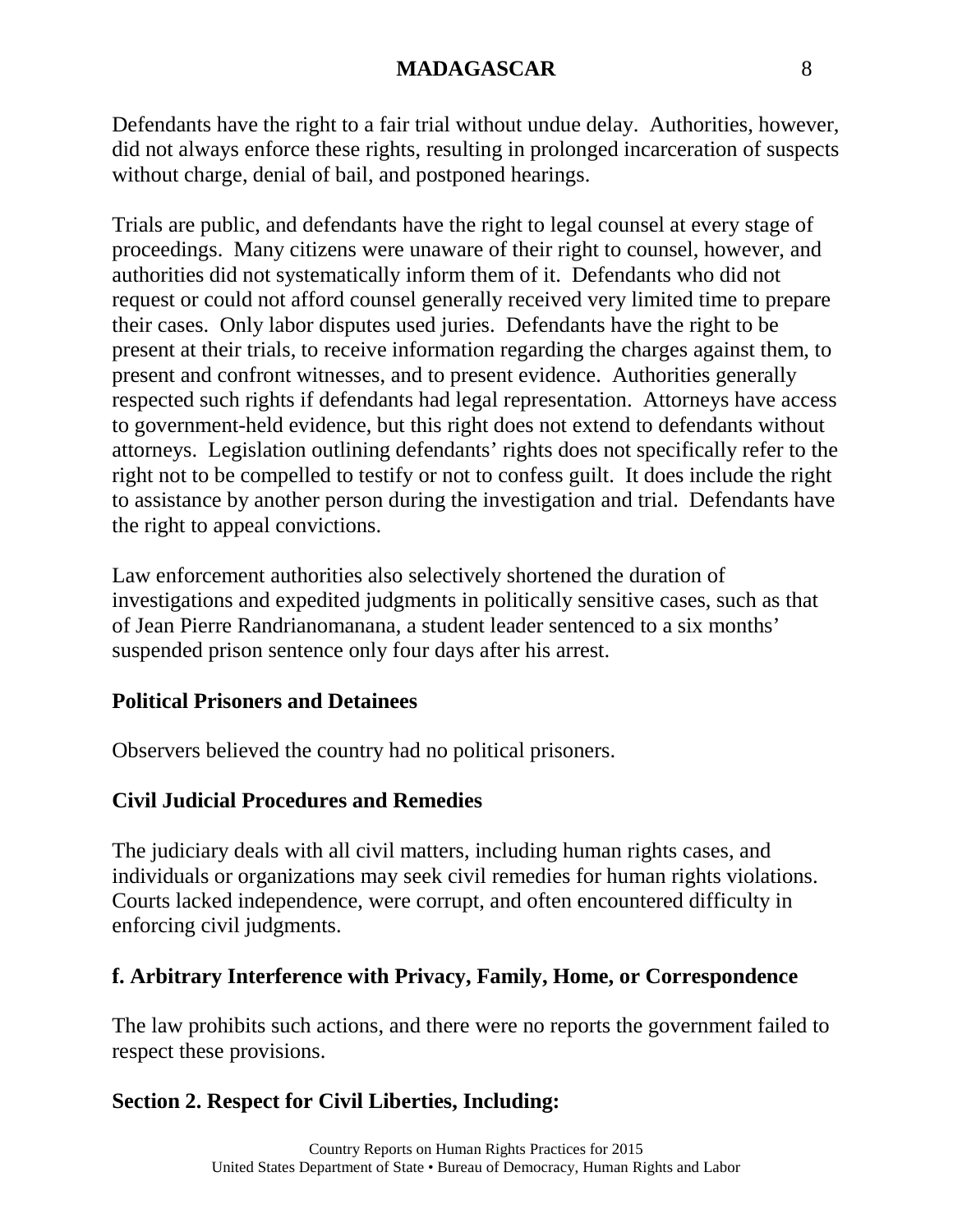### **a. Freedom of Speech and Press**

The constitution and law provide for freedom of speech and press, but the government restricted these rights, although less so than in previous years. In January, President Rajaonarimampianina stated during an event with journalists at the presidential palace that press freedom had limits; he cited threats to public order, dignity of the state, and freedom and decency of others.

Freedom of Speech and Expression: Although the law provides for freedom of speech, the penal code provides sanctions against individuals who make speeches that incite hatred toward the government, and the law restricted individuals in their ability to criticize the government publicly. Authorities and their supporters harassed and intimidated opponents, resorting to legal action, including arrest, when threats failed to dissuade critics.

For example, on April 27, authorities convicted Armand Marozafy--a tourist guide and member of an ecological association--of criminal defamation and sentenced him to six months in prison and a 12 million ariary (\$3,650) fine after he sent a confidential report on illegal rosewood logging to the NGO partners of his conservation association. Anonymous actors subsequently posted the report on Facebook. On September 23, authorities released Marozafy after the appeals court reduced his sentence to four months but retained the same fine, which was 12 times the maximum amount allowed under the penal code for criminal defamation.

Press and Media Freedoms: The country had no communications code to protect press freedom, and authorities could prosecute journalists under libel law and the criminal code if they considered reporting offensive. Unlike in the previous year, however, there were no reports that this occurred.

The country had numerous independent newspapers. More than 300 radio and television stations operated in the country, although many shifted to live call-in shows in recent years to distance themselves from editorial responsibility for content.

Violence and Harassment: On April 21, authorities tried Gerard Rakotonirina- president of the Journalists Union and publication manager of a local newspaper- in civil court after a local fuel company charged him with criminal defamation; Rakotonirina's newspaper had reported on a dispute between managers of a gas station and the fuel company. On June 9, the court dismissed the charges.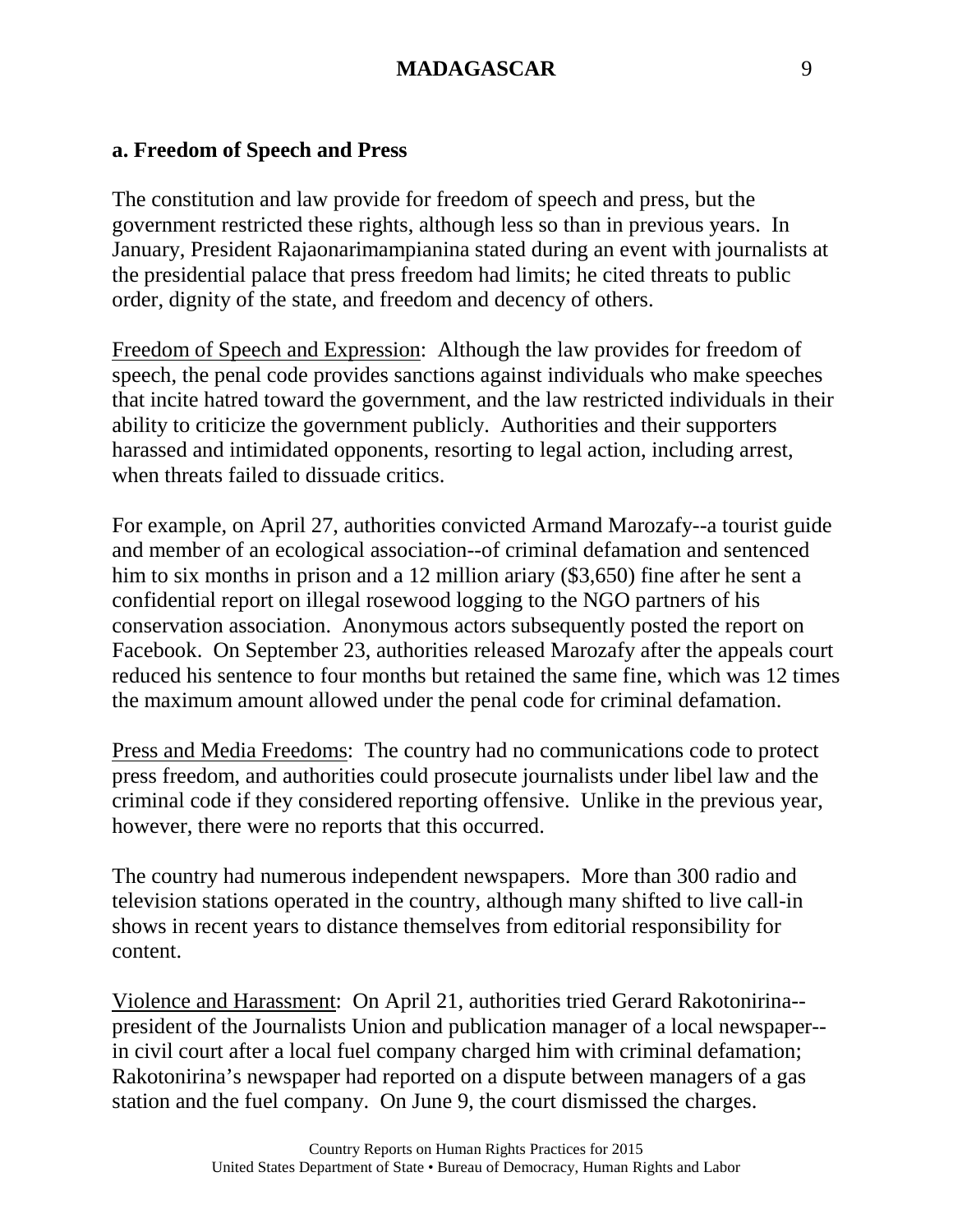In June a village chief threatened Ilakaka private radio journalist Fernand Cello with a firearm. Cello was investigating suspected illicit mining within a protected area. After the intervention of the local population and police, the tribunal of Ihosy issued an arrest warrant against the village chief.

Censorship or Content Restrictions: Journalists practiced self-censorship, and authors generally published books of a political nature abroad.

Libel/Slander Laws: Unlike in the previous year, there were no reports that government authorities used libel laws to suspend licenses or arrest journalists.

## **Internet Freedom**

The government did not restrict or disrupt access to the internet, and there were no credible reports the government monitored private online communications without appropriate legal authority. In June 2014, however, the national assembly passed a cybercrime law that includes a provision to prohibit insulting or defaming a government official online. The government claimed it designed the law primarily to combat underage child pornography. According to Reporters Without Borders, "the law's failure to define what is meant by 'insult' or 'defamation' leaves room for very broad interpretation and major abuses." The law provides for punishment of two to five years' imprisonment and a fine of two million to 100 million ariary (\$608 to \$30,400) for defamation. Following criticism from the media and international community, the government promised to revise the law to bring it into line with proposed revisions to the communication code, which authorities had not adopted by year's end.

Public access to the internet was limited mainly to urban areas. According to the International Telecommunication Union, 2.2 percent of individuals in the country used the internet in 2013.

Political groups, parties, and activists used the internet extensively to advance their agendas, share news, and criticize other parties. Observers generally considered the internet among the more reliable sources of information, as many internet servers were outside the country and the government could not regulate them.

# **Academic Freedom and Cultural Events**

There were no government restrictions on academic freedom or cultural events.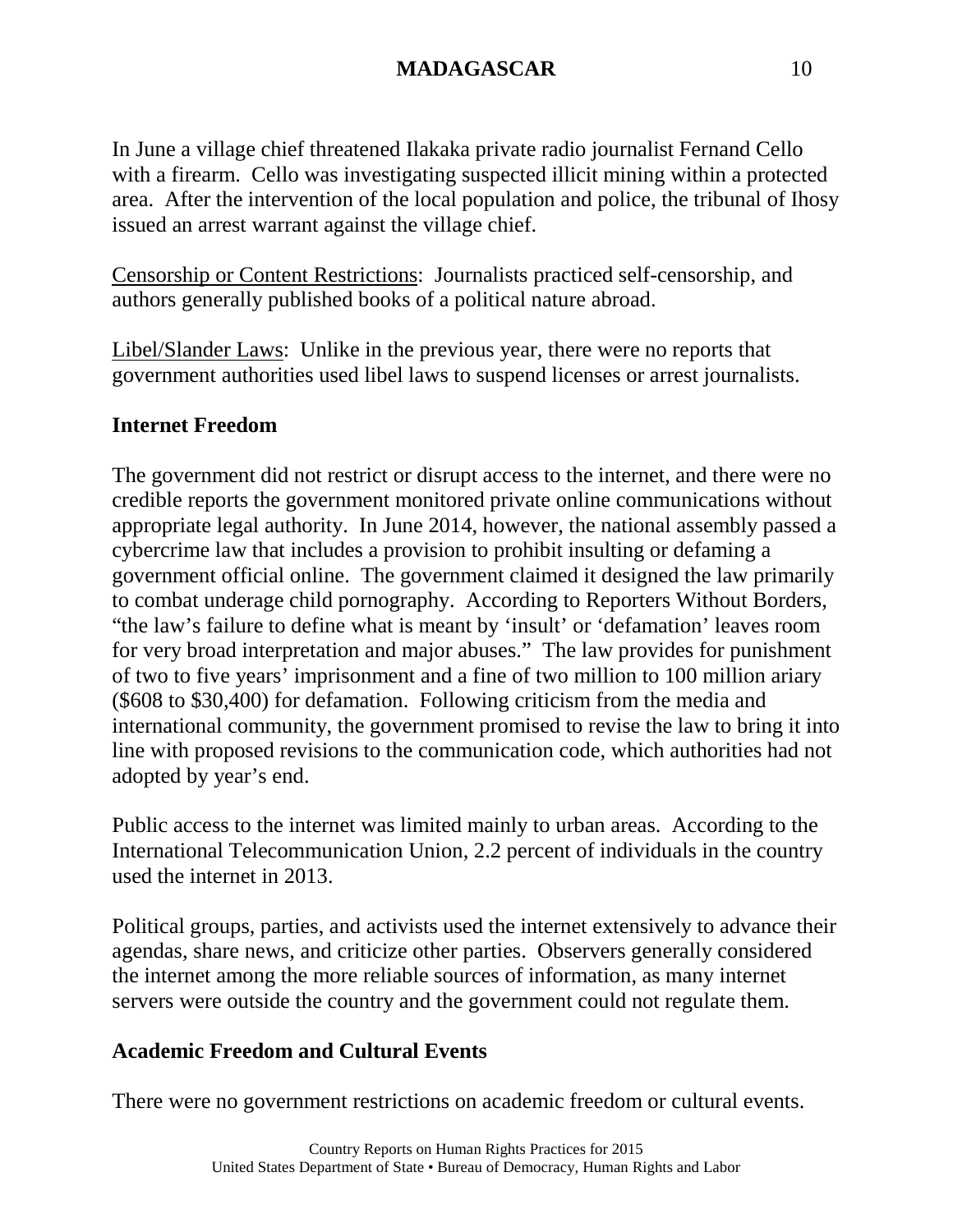## **b. Freedom of Peaceful Assembly and Association**

## **Freedom of Assembly**

The constitution and law provide for freedom of assembly, but authorities restricted this right. Security forces regularly impeded opposition gatherings throughout the country and used excessive force to disperse demonstrators or resorted to legal procedures for unrelated crimes to dissuade movement leaders.

Several times during the year, security forces used tear gas to disperse demonstrations by university students in Antananarivo and other places. Students generally retaliated by throwing stones at security forces, which often resulted in injuries and arrests. Security forces characterized the arrested students as troublemakers and not real students.

In March security forces arrested Alain Ramaroson, a frequent organizer of antigovernment protests, for organizing an unauthorized march and refusing to turn over his vehicle papers to security forces at a traffic checkpoint. Ramaroson, who authorities released three days later, awaited trial at year's end.

## **Freedom of Association**

The constitution and law provide for the right of association, but the government did not always respect this right. Opposition parties were regularly restricted spontaneously.

## **c. Freedom of Religion**

See the Department of State's *International Religious Freedom Report* at [www.state.gov/religiousfreedomreport/.](http://www.state.gov/religiousfreedomreport/)

## **d. Freedom of Movement, Internally Displaced Persons, Protection of Refugees, and Stateless Persons**

The constitution and law provide for freedom of internal movement, foreign travel, emigration, and repatriation, and the government generally respected these rights. Authorities cooperated with the Office of the UN High Commissioner for Refugees (UNHCR) and other humanitarian agencies in providing protection and assistance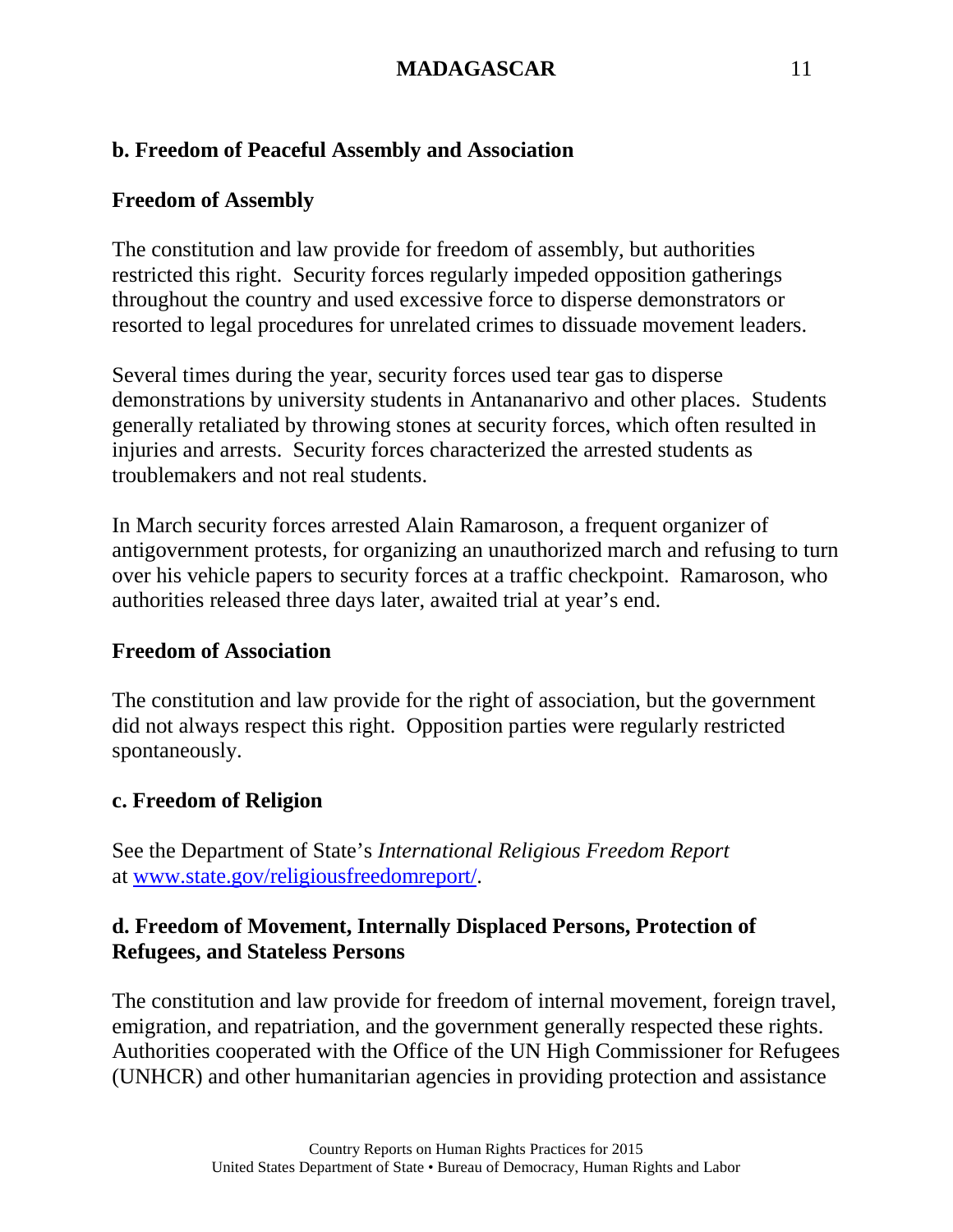to internally displaced persons, refugees, returning refugees, asylum seekers, stateless persons, and other persons of concern.

Exile: The constitution does not explicitly prohibit forced exile, and the government used it selectively. On May 2, President Rajaonarimampianina announced the lifting of house arrest for former president Ravalomanana, who returned from exile in South Africa without authorization in October 2014.

## **Internally Displaced Persons**

In February and March, approximately 30,000 persons left their homes in Antananarivo due to flooding during the rainy season. Authorities lodged them in a state-owned facility in Andohatapenaka for six weeks, after which they returned to their homes. Authorities provided them with food and medical assistance.

According to the media, unknown perpetrators raped a displaced girl during this time.

## **Protection of Refugees**

Access to Asylum: The law does not include provisions for granting asylum or refugee status, but the government provides protection to refugees. Authorities cooperated with UNHCR and other humanitarian organizations in assisting the small number of refugees in the country.

## **Stateless Persons**

A complicated system of citizenship laws and procedures resulted in a large number of stateless persons in the minority Muslim community, many belonging to families living in the country for generations. Muslim leaders estimated the laws affected as many as 5 percent of the approximately two million Muslims in the country.

Birth to a citizen parent transmits citizenship. Birth in the country does not automatically result in citizenship. Children born to a citizen mother and noncitizen father must declare their desire for citizenship by age 18 or risk losing eligibility for citizenship. Some members of the Karana community of Indo-Pakistani origin--who failed to register for Indian, Malagasy, or French citizenship following India's independence in 1947 and Madagascar's independence in 1960- were no longer eligible for any of the three citizenships; this circumstance applied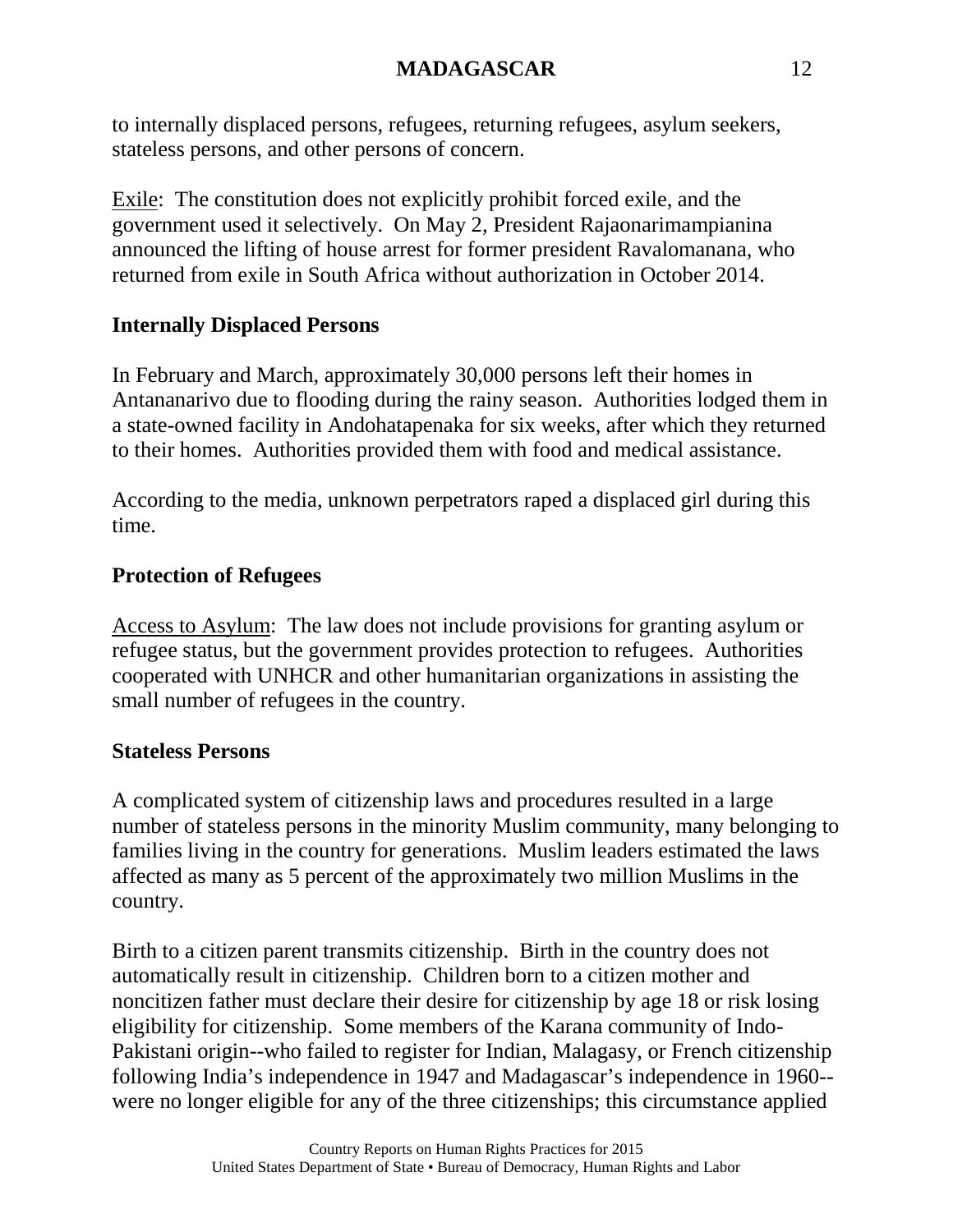to their descendants as well. Members of the wider Muslim community suggested that a Muslim-sounding name alone could delay one's citizenship application indefinitely. All stateless persons may apply for a foreign resident card, which precludes the right to vote, own property, or apply for a passport, thus limiting international travel. Stateless women may obtain nationality by marrying a Malagasy citizen and may request citizenship before the wedding date.

# **Section 3. Freedom to Participate in the Political Process**

The constitution and law provide citizens the ability to choose their government in free and fair periodic elections based on universal and equal suffrage, and citizens exercised this ability in 2013 presidential and legislative elections. These were the first elections since an unelected civilian regime led by former de facto president Rajoelina took control following a military-backed coup in 2009.

# **Elections and Political Participation**

Recent Elections: The country held presidential and legislative elections in 2013. Despite irregularities that led to the cancellation of results by the special electoral court (CES) in four districts, international observers--including the EU, African Union, Francophonie, and Carter Center--deemed the elections generally free and fair. In January 2014 the CES announced the official results, confirming Hery Rajaonarimampianina's election as president, with 53 percent of the vote, compared with 47 percent for rival candidate Jean-Louis Robinson. In the weeks that followed, the president appointed a prime minister and cabinet, and an elected national assembly was instituted for a five-year term. The first session of the national assembly in 2013 officially ended the five-year political transition. Communal and senatorial elections, considered important milestones in the transition to democracy, still had not occurred.

On July 31, the country held municipal elections. They were marked by low turnout (25 percent) and irregularities, including the exclusion of qualified voters from the rolls, lack of independence of the CENI-T (the independent election authority), cancellation of elections in 19 communes, and other problems.

Political Parties and Political Participation: The government restricted opposition parties and denied them their right to demonstrate spontaneously.

Participation of Women and Minorities: Women participated in the government.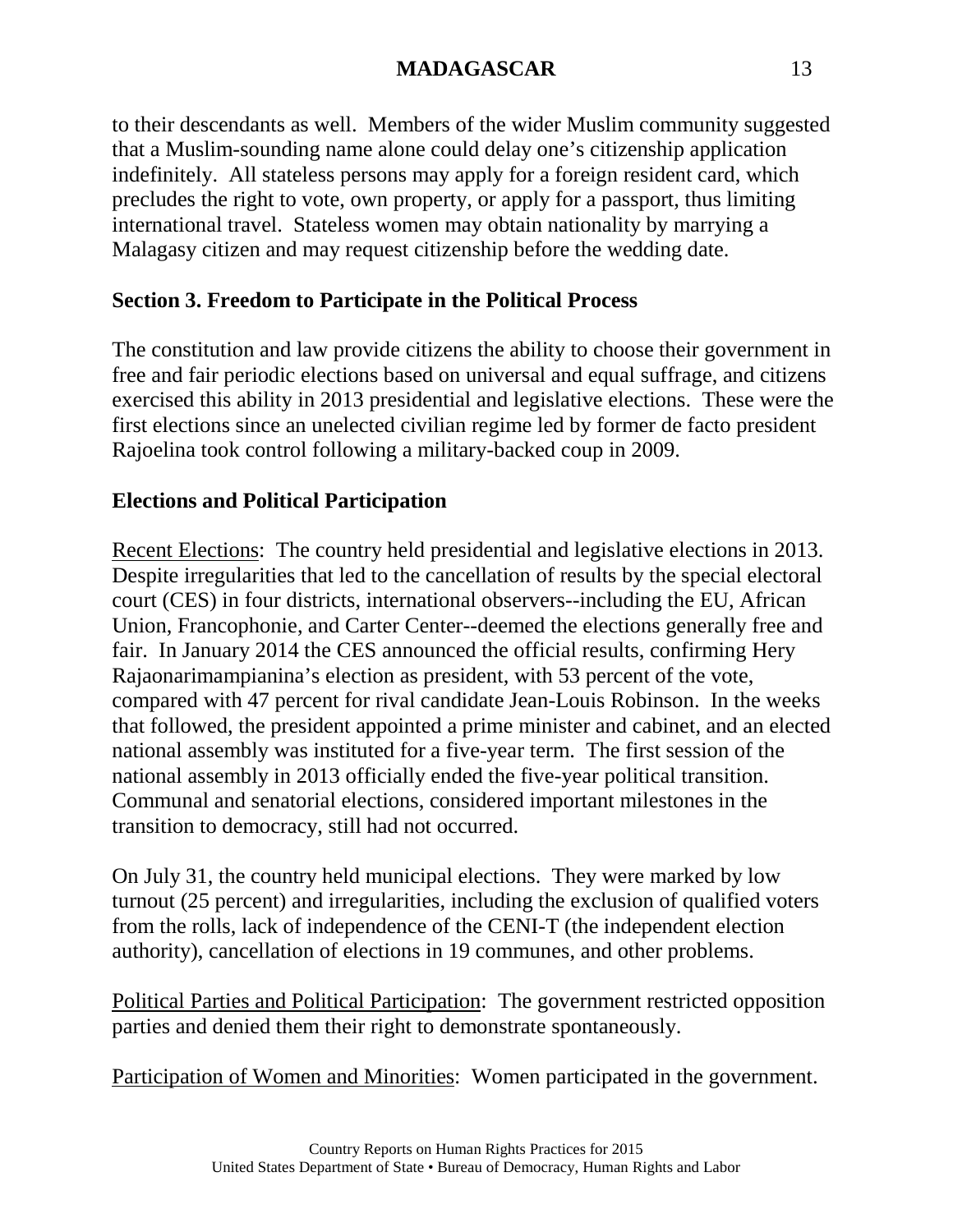Although there were no official statistics on minorities, some parliamentarians were Muslim and of other ethnic backgrounds, including Indo-Pakistani and Chinese.

## **Section 4. Corruption and Lack of Transparency in Government**

The law provides criminal penalties for official corruption, but the government did not implement the law effectively, and officials engaged in corrupt practices with impunity. Corruption was pervasive at all levels of government, and the World Bank's most recent worldwide governance indicators reflected corruption was a serious problem.

Corruption: During the year the Independent Anticorruption Bureau (BIANCO) launched corruption investigations into several high-level officials or individuals reputed to be close to the government, although few investigations resulted in conviction.

In July a BIANCO investigation resulted in charges of illicit rosewood smuggling against Johnfrince Bekasy, a ruling party candidate in municipal elections in Sambava. Authorities dropped charges in August, when the prosecutor determined the case could not proceed because authorities had not notified the Ministry of Environment of the case. After objections from international partners, authorities reinstated the case in September, and Bekasy returned to prison. In October authorities released him without explanation, and he departed the country, although subject to a travel ban.

BIANCO is a nominally independent government agency with a presidentially appointed director and oversight from the committee for the safeguard of integrity within the presidency. It is responsible for preventing, combating, and investigating corruption. A special anticorruption court prosecutes corruption cases referred by BIANCO. In 2014 BIANCO received 1,043 complaints involving corruption, of which 79 percent were deemed eligible for investigation; the bureau completed 650 corruption investigations in 2014. The largest number of corruption complaints targeted the national gendarmerie, decentralized institutions, the education sector, land management authorities, and the justice sector. These cases, however, did not reflect the full extent of corruption in the country, as citizens were less likely to report larger scale corruption cases involving influential individuals.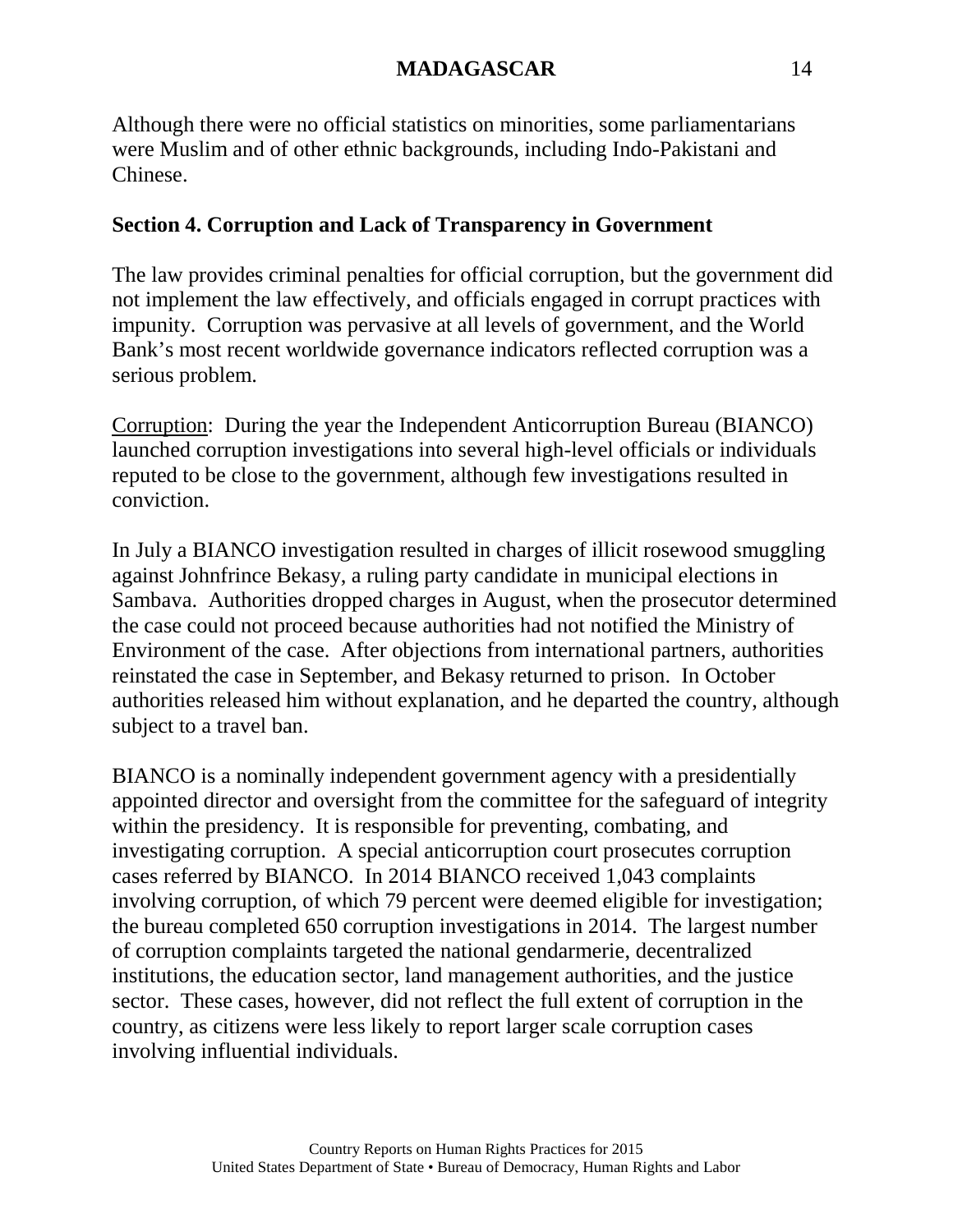Financial Disclosure: The law requires regular income and asset declaration for individuals in the following positions: prime minister and other government ministers; parliamentarians; members of the high constitutional court; chiefs of regions and mayors; magistrates; civil servants holding positions of or equivalent to ministry director and above; inspectors of land titling, treasury, tax, and finances; military officers at the company level and above; inspectors from the state general inspection, army's general inspection, and national gendarmerie's general inspection; and judicial police officers. Although BIANCO may inform the prosecutor's office in cases of noncompliance, there was no indication authorities applied sanctions for noncompliance.

Between January and September, 70 parliamentarians and eight members of government, including the prime minister, had declared their assets.

Public Access to Information: There are no laws providing for public access to government information.

## **Section 5. Governmental Attitude Regarding International and Nongovernmental Investigation of Alleged Violations of Human Rights**

Numerous domestic and international human rights groups generally operated without restriction, investigating and publishing their findings on human rights cases. Government officials were not always responsive to their views, but authorities allowed international human rights groups to enter the country, conduct their work, and consult freely with other groups.

There were several domestic NGOs in the country that worked on human rights, but few had the capacity to work effectively and independently. Political movements occasionally harassed or attempted to co-opt civil society organizations.

Government Human Rights Bodies: In July 2014 the government promulgated legislation creating a national independent human rights commission (CNIDH) that included democratically nominated commissioners with a mandate to investigate cases and publish reports on human rights violations. On September 22, government officials announced their intention to hold elections for CNIDH members in November so the commission would be operational by year's end. Although representatives from civil society and the media were elected, no representatives from the government, bar association, or university had been elected by year's end.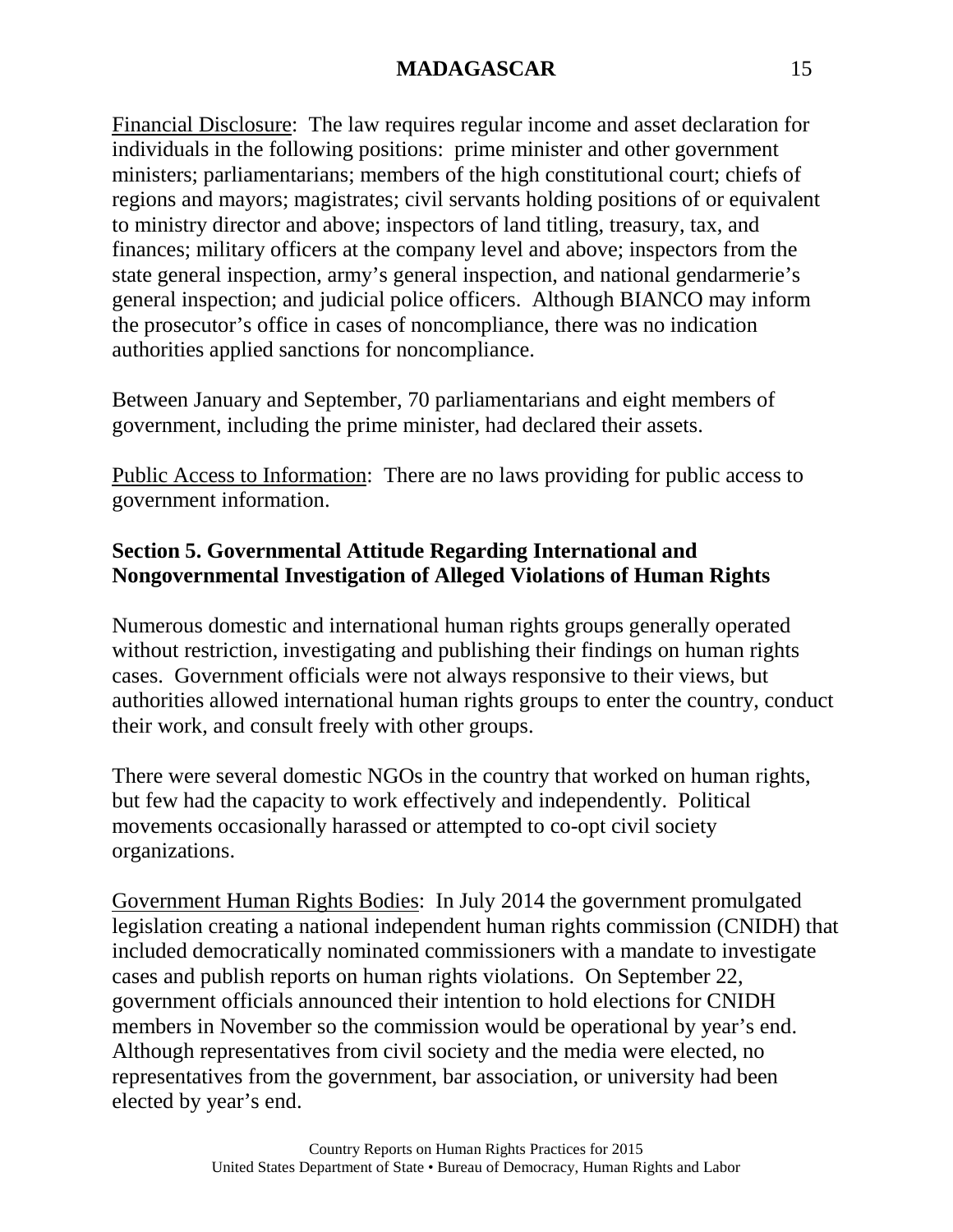### **Section 6. Discrimination, Societal Abuses, and Trafficking in Persons**

The constitution and law prohibit discrimination based on race, gender, disability, language, and social status. No government institutions had designated authority to enforce these provisions.

#### **Women**

Rape and Domestic Violence: The law prohibits rape but does not address spousal rape. Penalties range from five years to life in prison, depending on factors such as the victim's age, the rapist's relationship to the victim, and whether the offender's occupation involved contact with children. Rape of a child or a pregnant woman is punishable by hard labor. Authorities may add an additional two to five years' imprisonment if the rape involves assault and battery. Authorities rarely enforced the law.

Between January and July, the Vonjy Center at Befelatanana Public Hospital, Antananarivo, received approximately 60 cases involving the rape of minor girls (see section 6, Children). Observers believed the figures greatly underestimated the extent of sexual violence nationwide, but no reliable national data were available. Between January and September 2014, the hospital received nearly 400 cases of sexual violence.

The law prohibits domestic violence, but it remained a widespread problem. Domestic violence is punishable by two to five years in prison and a fine of four million ariary (\$1,220), depending on the severity of injuries and whether the victim was pregnant. Statistics on the number of domestic abusers prosecuted, convicted, or punished were unavailable, but few women took legal action against their husbands, in part due to the cost of the required medical certificate--6,000 ariary (\$1.83). There were few shelters for battered women in the country, and many returned to the home of their parents, where parents generally pressured them to return to their abusers.

In April the media reported that the Akany Tsara Monina Center--built by NGO Enda Ocean Indien and funded by the EU--had received 13 female victims of domestic violence during its first months of operation. Victims may stay for two months, the period during which the law allows a woman to leave her husband for relevant reasons. After two months such women must return to their husbands unless they have initiated divorce proceedings.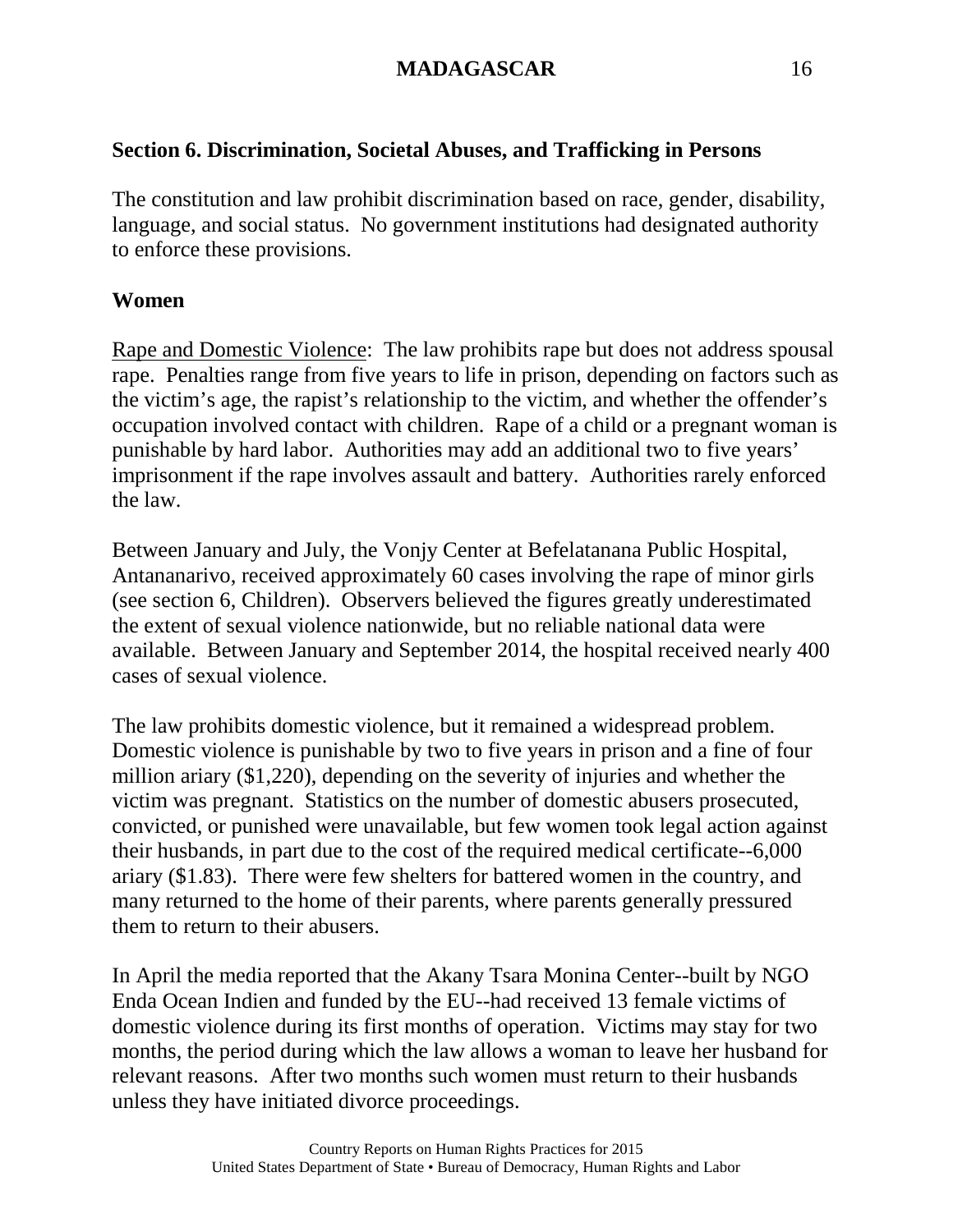Sexual Harassment: Sexual harassment is against the law, and penalties range from one to three years' imprisonment and a fine of one to four million ariary (\$304 to \$1,220). The penalty increases to two to five years' imprisonment, plus a fine of two to 10 million ariary (\$608 to \$3,040), if criminals forced or pressured the victim into sexual acts or punished the victim for refusing such advances. Authorities did not enforce the law, and sexual harassment was widespread.

Reproductive Rights: Couples and individuals have the right to decide freely the number, spacing, and timing of their children and to have the information and means to do so free of discrimination or coercion. In 2007 public health clinics began a policy of providing free contraceptives and family planning information to adults, but such services often were unavailable due to inadequate resources. Religious organizations, NGO clinics, and other private sector organizations provided such services, although minor citizens had difficulty accessing family planning information and services. Social and cultural barriers, as well as resource problems, also impeded the use of contraceptives.

According to the 2012-13 Madagascar Millennium Development Goal Monitoring Survey (ENSOMD), the modern contraceptive usage rate was 33 percent, and the proportion of deliveries in health facilities was estimated at 38.8 percent. Observers estimated skilled attendance during childbirth at 44 percent but lower in rural areas, where there were few trained health workers.

The ENSOMD estimated the maternal mortality rate at 478 maternal deaths for 100,000 live births. Major factors that contributed to high maternal mortality included the distance from and high cost of health centers, low quality of hospital services, chronic maternal malnutrition (including anemia), lack of adequate spacing between pregnancies, and the high rate of unsafe abortions. Increasing rates of adolescent pregnancy also contributed to the high incidence of maternal deaths.

Discrimination: While women enjoyed the same legal status and rights as men in some areas, there were significant differences. Women experienced discrimination in employment (see section 7.d.) and inheritance. While widows with children inherit half of joint marital property, a husband's surviving kin have priority over widows without children, leaving them eighth in line for inheritance if there is no prior agreement. Families did not always observe these provisions. A tradition known as "the customary third" provides the wife with the right to only one-third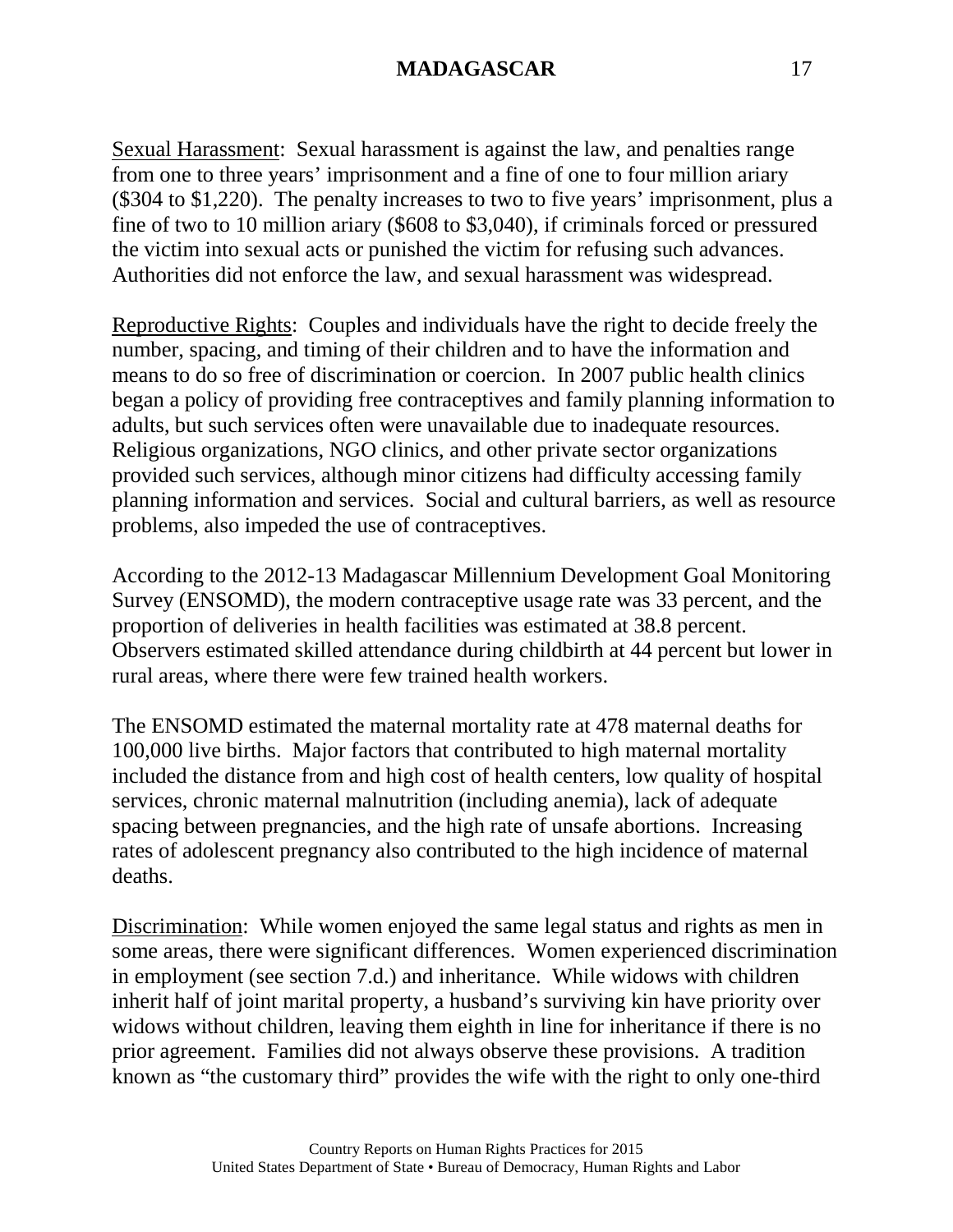of a couple's joint holdings upon dissolution of the marriage, and families occasionally observed the tradition.

A number of NGOs focused on the civic education of women and girls, publicizing and explaining legal protections for women. Illiteracy, cultural traditions, societal intimidation, and lack of knowledge prevented many women from lodging official complaints or seeking redress when authorities violated their rights.

## **Children**

Birth Registration: Citizenship derives from one's parents, although children born to a citizen mother and a foreign father must declare their desire for citizenship by age 18. The country had no uniformly enforced birth registration system, and unregistered children historically were not eligible to attend school or obtain health-care services. The UN Children's Fund (UNICEF) worked with the government to provide birth certificates for newborn children and children who did not receive a certificate at birth. According to a 2010 UNICEF study, 80 percent of children under age five had their births registered. The Ministries of Interior, Health, and Justice worked with UNICEF to reduce the number of unregistered children in targeted regions.

Education: The constitution provides for tuition-free public education for all citizen children and makes primary education until age 16 compulsory. Nevertheless, parents were increasingly required to pay various registration and other fees to subsidize teacher salaries and to cover the cost of basic supplies and furnishings. As a result education was inaccessible for many children. According to UNICEF boys and girls generally had equal access to education, although girls were more likely to drop out during adolescence. In September the World Food Program--in collaboration with the government--launched School Canteens in Urban Areas to establish food canteens in all public primary schools in Antananarivo.

Child Abuse: Child abuse was a problem, including the rape of babies and toddlers. The press reported more than 20 cases of child rape, with most victims under age 14; the youngest was five months old. During 2014 the Union of Social Workers reported 425 cases of sexual abuse (most involving children) and 398 other cases of child abuse in Antananarivo alone. The victims were between three months and 18 years of age. Government efforts to combat child rape were limited, focusing primarily on child protection networks, which addressed the needs of victims and helped raise public awareness.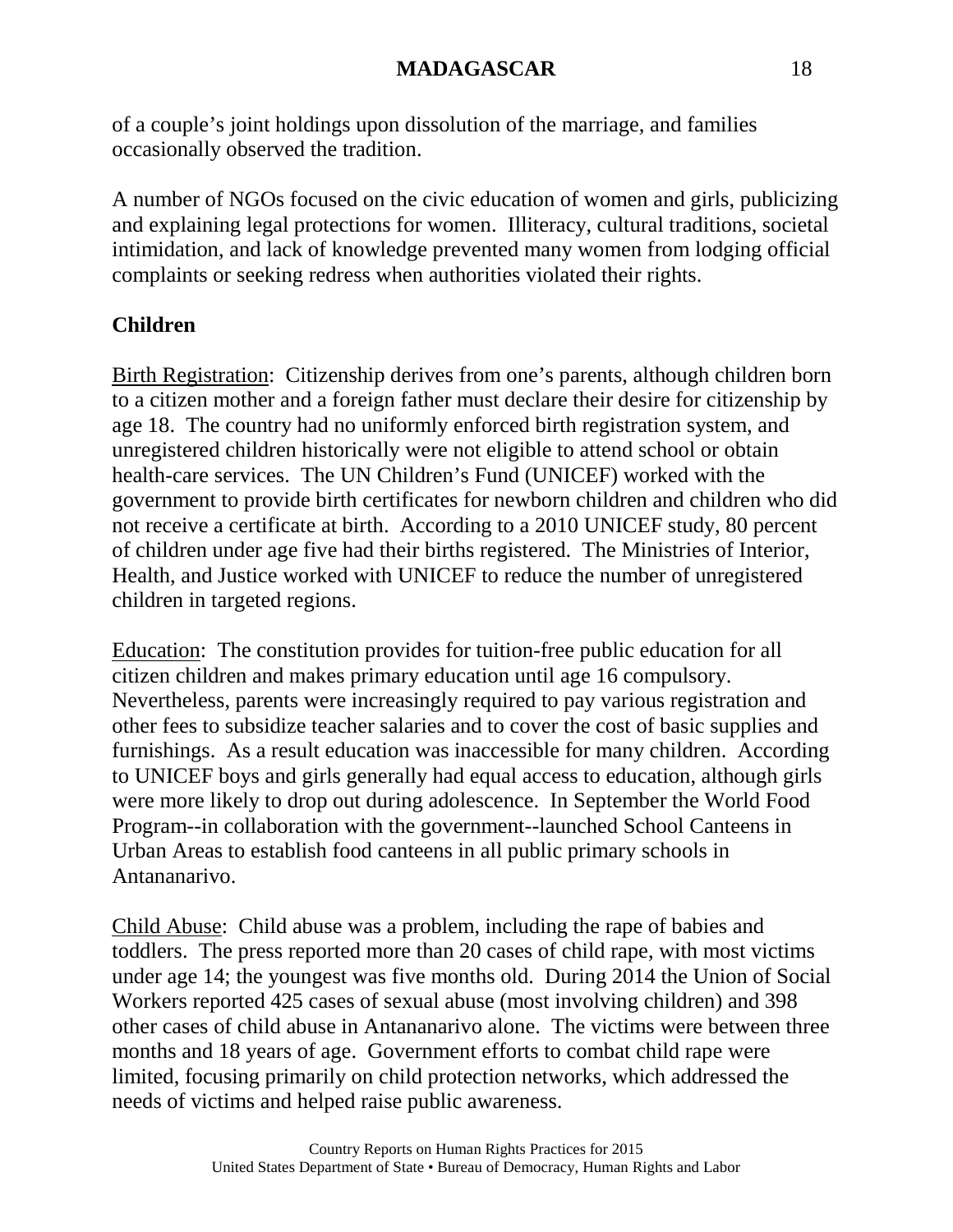In March authorities inaugurated the Vonjy Center in the maternity wing of Befelatanana Public Hospital. Funded by UNICEF the center receives and treats minor victims of rape. The center also offered medical consultation, coverage for medical expenses and delivery in case of pregnancy, and treatment for psychological problems incurred by the rape. The center encouraged victims to persuade their parents to file charges against perpetrators.

On March 13, during the celebration of Women's Day, the Ministry of Public Health announced that 83 doctors had received specialized training to assist rape victims by providing primary care and collecting samples and tests for use as evidence in legal proceedings.

Early and Forced Marriage: The legal age for marriage without parental consent is 18 years for both boys and girls. Nevertheless, according to the UN Population Fund, child marriage remained very common, particularly in rural areas and in the south. An estimated 48 percent of women between ages 20 and 24 were married before 18, and 14 percent were married before 15, according to 2000-09 UNICEF data. As confirmed by the UN special rapporteur on modern forms of slavery during her mission to the country in 2012, early forced marriage remained a concern in many communities, where parents forced girls as young as age 10 to marry. She noted, "Victims of such arrangements are also likely to be victims of domestic servitude and sexual slavery."

In collaboration with UNICEF and UNFPA, the government launched a national campaign in June to raise awareness about the dangers of early marriage.

In December 2014 the government passed updated antitrafficking legislation that broadens the scope of the previous legislation to cover sexual exploitation, labor trafficking, forced labor, forced begging, and debt bondage. Penalties for trafficking offenses range from two to five years' imprisonment and a fine of one to 10 million ariary (\$304 to \$ 3,040). Trafficking crimes against children are punishable by five to 10 years' imprisonment and a fine of two million to 10 million ariary (\$608 to \$3,040).

According to a 2013 report by the UN special rapporteur, the practice of "moletry," in which girls are married off at a younger age in exchange for oxen received as a dowry, continued. The parents of a boy (usually around age 15) look for a spouse for their son (girls may be as young as age 12), after which the parents of both children organize the wedding. The parents hold a written agreement for one year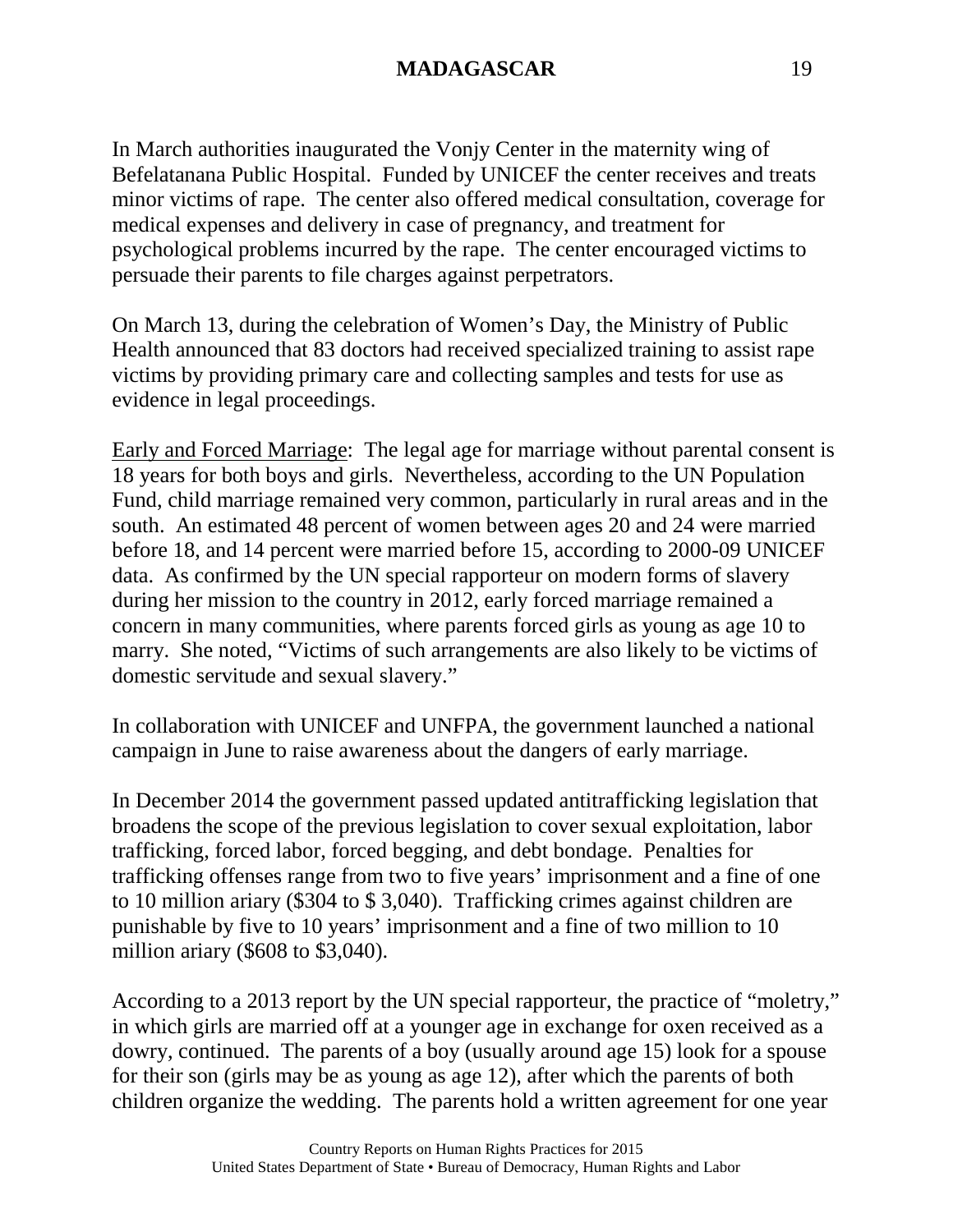that they may prolong. If a child is born after the first year and the marriage contract has expired, the girl--or, if she is very young, her mother--will be responsible for raising the child. If the girl has been unfaithful or the marriage does not last the full year, parents return the dowry, without any stigma for either side. The wife must stay the contracted year, even in the case of domestic violence, in which case the girl's parents receive more money or jewels.

The UN special rapporteur also criticized the practice of "valifofo," or arranged marriage. She noted in places like Ihorombe, in the Bara community, when a girl reaches age 10, she is separated from other family members and may receive male visitors without obtaining approval from her male relatives. In the Bara community, the parents betroth a girl at birth, and the parents receive 10 oxen. The man may take the girl at age seven or ask her parents to raise her until she is age 12, at which time parents take her to the husband's home.

Other Harmful Traditional Practices: Several cultural and traditional practices resulted in the sexual exploitation of young women and girls. For example, in some remote areas, the traditional practice of "Tsenan'ampela" (girl markets) continued. Starting at age 13, girls go to cattle markets, where they try to attract cattle owners and negotiate a price for a "marriage," which can last for a night or the duration of the market (from Friday to Monday), according to the UN special rapporteur's 2013 report. Such girls generally were paid up to 10,000 ariary (\$3) a night and returned home after the market.

Sexual Exploitation of Children: In general recruitment and incitement to prostitution carry a penalty of two to five years' imprisonment and a fine of up to 10 million ariary (\$3,040). Antitrafficking legislation passed in December 2014, however, provides a penalty of forced labor for the recruitment and incitement to prostitution involving a child under age 18, the sexual exploitation of a child under 15, and the commercial exploitation of a child under 18. Both the penal code and antitrafficking laws address pornography, specifying penalties of two to five years' imprisonment and fines up to 10 million ariary (\$3,040). Authorities rarely enforced the provisions. There is no minimum legal age for consensual sex.

The sexual exploitation of children, sometimes with the involvement of parents, remained a significant problem. The problem was particularly acute in Antananarivo and coastal cities, including Toamasina, Nosy Be, Diego Suarez, and Mahajunga. During her 2013 mission, the UN special rapporteur called the "exponential growth" of child prostitution and sex tourism in the country "alarming."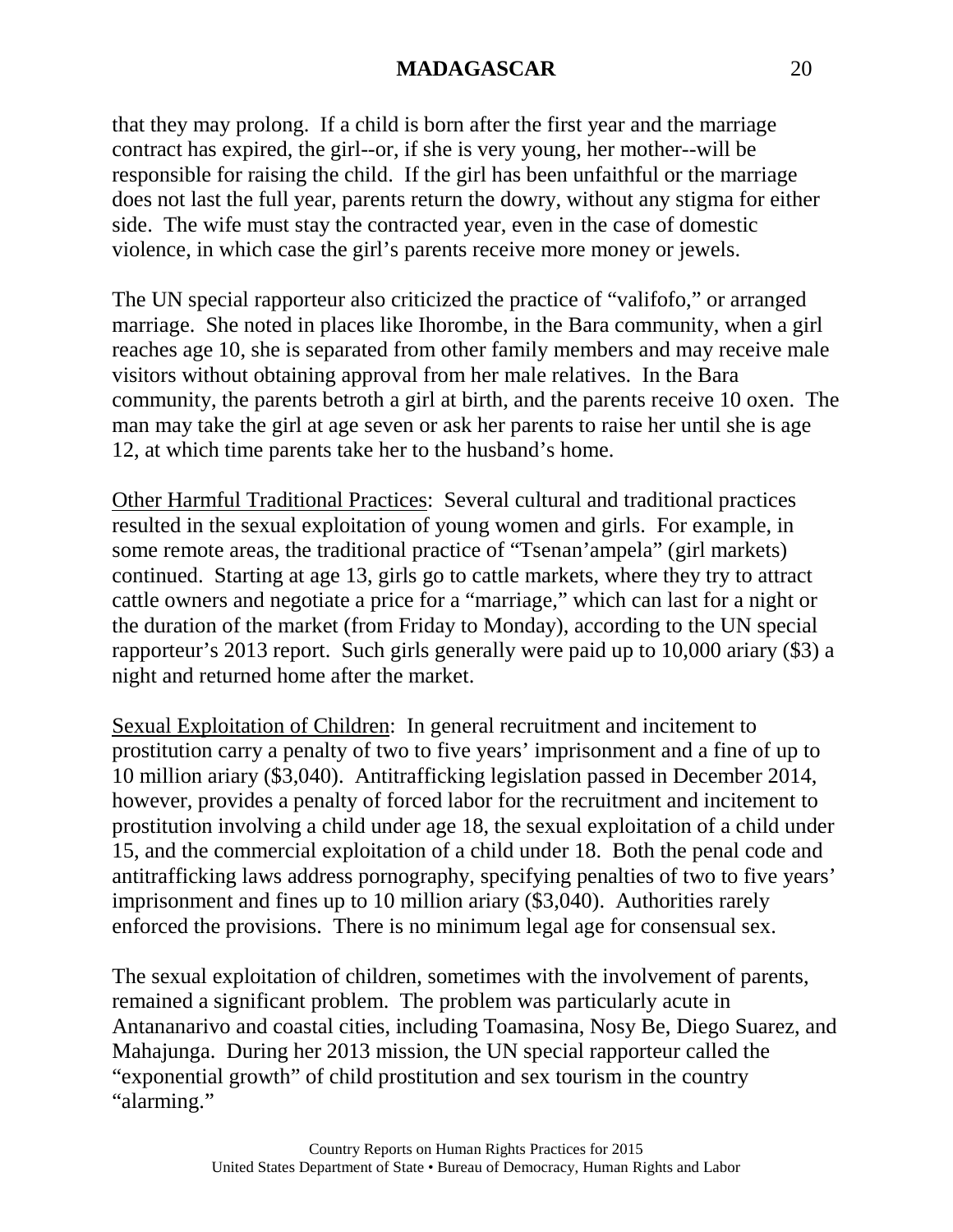In 2013 the NGO Ending Child Prostitution and Trafficking in Madagascar documented 1,132 children in prostitution in Antananarivo; more than one third claimed to have been initiated into prostitution during the previous year. The NGO also reported criminals initiated most children in prostitution in the coastal cities of Mahajanga and Nosy Be into sexual activity between ages 13 and 15. In 40 percent of the cases, the children had their first sexual encounter as sex workers, and their parents often were aware of their activities.

Employers often abused and raped young rural girls working as housekeepers in the capital. If they left their work, employers typically did not pay them, so many remained rather than return empty-handed to their families and villages.

The Ministry of Population and Social Affairs operated approximately 450 multisector networks covering 22 regions throughout the country to protect children from abuse and exploitation. The ministry collaborated with UNICEF to identify child victims and provide for their access to adequate medical and psychosocial services. In collaboration with the gendarmerie, the Ministry of Justice, and the Ministry of Population and Social Affairs, UNICEF trained local law enforcement officials and other stakeholders in targeted regions on the rights of children.

Infanticide or Infanticide of Children with Disabilities: Media reports documented several deaths of newborns abandoned in gutters and dumpsters. A traditional taboo in the southeast against giving birth to twins also contributed to the problem.

In February the gendarmerie of Ambohimanga, Antananarivo, summoned approximately 140 young women for investigation and examination by a midwife after authorities discovered the body of a newborn baby. A 16-year-old girl confessed, saying she had to get rid of the baby after her boyfriend abandoned her.

Displaced Children: Although child abandonment is against the law, it remained a significant problem. There were few safe shelters for street children, and governmental agencies generally tried first to place abandoned children with parents or other relatives. Authorities placed many children in private and churchaffiliated orphanages outside the regulated system.

International Child Abductions: The country is a party to the 1980 Hague Convention on the Civil Aspects of International Child Abduction. For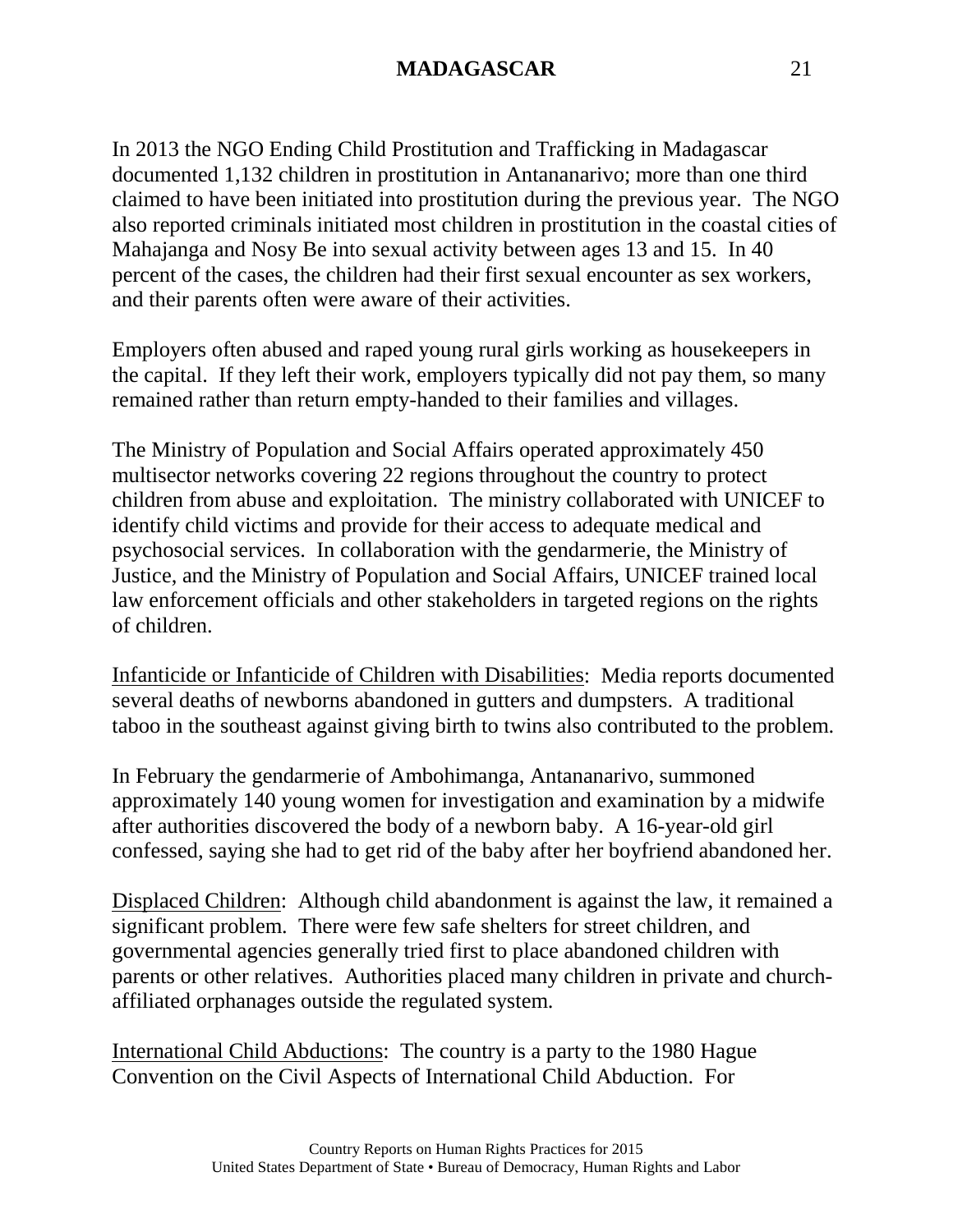information see the Department of State's report on compliance at [travel.state.gov/content/childabduction/english/legal/compliance.html.](http://travel.state.gov/content/childabduction/english/legal/compliance.html)

### **Anti-Semitism**

The Jewish community was small, and there were no reports of anti-Semitic acts.

## **Trafficking in Persons**

See the Department of State's *Trafficking in Persons Report* at [www.state.gov/j/tip/rls/tiprpt/.](http://www.state.gov/j/tip/rls/tiprpt/)

## **Persons with Disabilities**

The law prohibits discrimination against persons with physical and mental disabilities, although there is no specific mention of sensory and intellectual disabilities. Legislation broadly defines the rights of persons with disabilities and provides for a national commission and regional subcommissions to promote their rights. By law persons with disabilities are entitled to receive health care and education and have the right to training and employment; the law does not address air travel. Educational institutions are "encouraged" to make necessary infrastructure adjustments to accommodate students with disabilities. The law also specifies the state "must facilitate, to the extent possible, access to its facilities, public spaces, and public transportation to accommodate persons with disabilities."

Authorities rarely enforced the rights of persons with disabilities, and the legal framework for promoting accessibility remained perfunctory. According to a comprehensive study commissioned by a local NGO, key themes such as accessibility, autonomy, personal mobility, equality, access to justice, the ability to participate in public life and politics--in addition to the specific rights of women and children with disabilities--are all excluded from the current legal framework covering disability rights.

On January 3, gendarmes from the territorial brigade Farafangana arrested a man with mental disabilities for having insulted a colonel in the gendarmerie. On January 4, the gendarmes battered the man to death after he reportedly tried to strangle one of the gendarmes in the station.

Access to education and health care for persons with disabilities also was limited, due to lack of adequate infrastructure, specialized institutions, and personnel.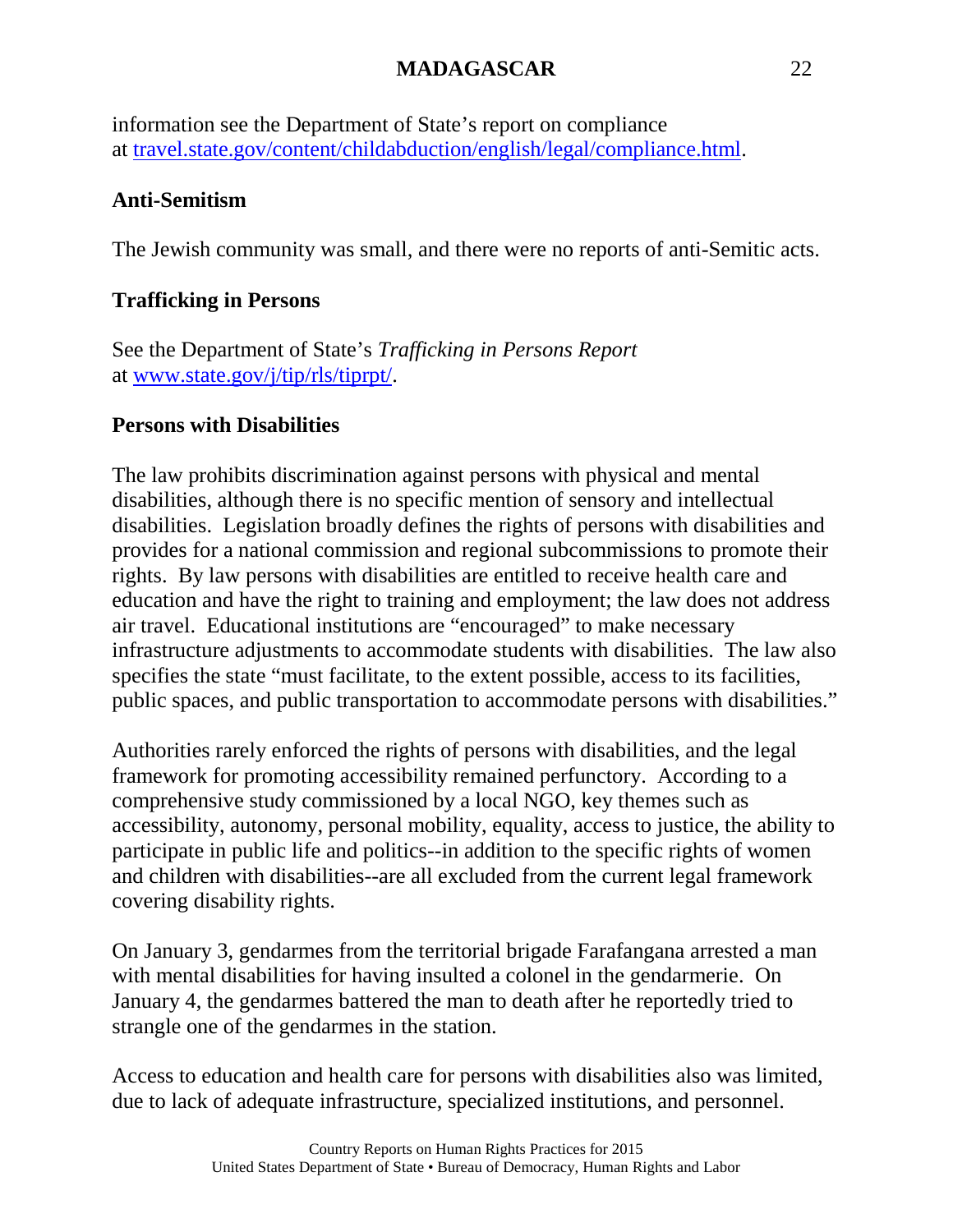Nevertheless, disability advocates reported there were more than 60 integrated classrooms across the country that included children with mental disabilities. Local officials also accommodated students with disabilities during official high school exams.

Persons with disabilities were at increased risk of discrimination in the workforce (see section 7.d.). They were also were more likely to become victims of abuse, sometimes perpetrated by their own relatives. For example, the leader of an association of women with disabilities reported that two of their members had forcible tubal ligations ordered by their parents to prevent them from having more children since the parents considered them burdens for their families.

Some persons with disabilities chose not to vote in recent elections due to the inaccessibility of voting stations. The presence of stairs, uneven pavement, potholes, and the fear of standing in line for long periods were significant deterrents. The electoral code provides that individuals with disabilities be assisted in casting their ballots, but it contains no other provisions to accommodate voters with disabilities. Despite the law's ambiguity, disability association leaders reported that during the July municipal elections, voters with disabilities of all types received accommodation at polling stations.

The Ministry of Population and Social Affairs is responsible for protecting the rights of persons with disabilities. In partnership with Handicap International, local governments also actively participated in an inclusive communal development program. The communes of Toamasina and Tulear significantly improved the accessibility of markets and other public places for persons with disabilities.

#### **National/Racial/Ethnic Minorities**

None of the 18 tribes in the country constituted a majority. There were also minorities of Indo-Pakistani, Comoran, and Chinese heritage. Ethnicity, caste, and regional solidarity often were factors in hiring and were exploited in politics. A long history of military conquest and political dominance by highland ethnic groups of Asian origin, particularly the Merina, over coastal groups of African ancestry contributed to tension between citizens of highland and coastal descent, particularly in the political sphere.

## **Acts of Violence, Discrimination, and Other Abuses Based on Sexual Orientation and Gender Identity**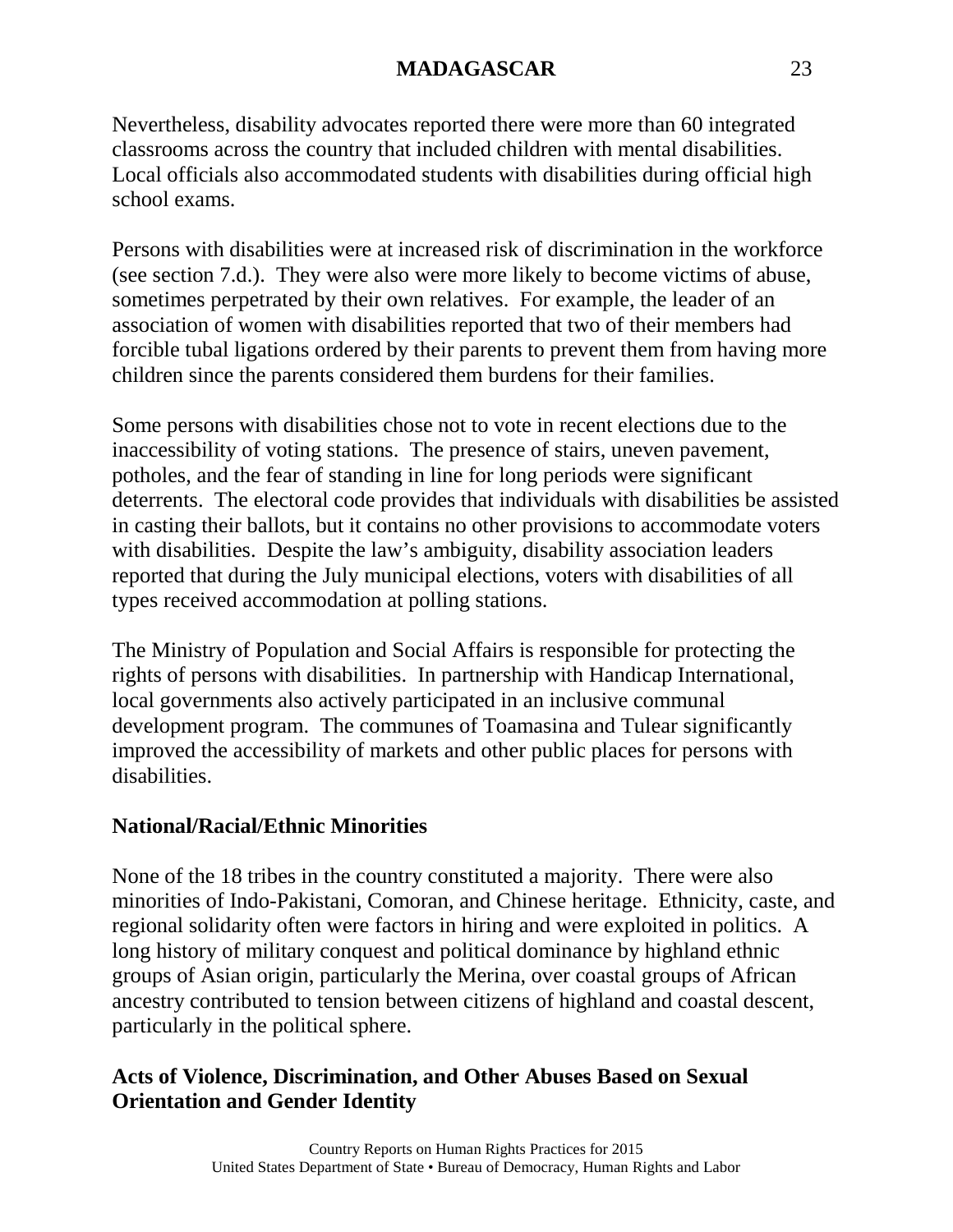The law provides for a prison sentence of two to five years and a fine of two to 10 million ariary (\$608 to \$3, 040) for acts that are "indecent or against nature with an individual of the same sex under the age of 21." Members of the LGBTI community reportedly were unaware of the risk of arrest for "corruption of a minor," and arrests occurred, although there were no official statistics. In past years underage individuals who were aware of the law but were seeking to extort money sometimes lured LGBTI persons into sexual encounters.

There are no specific antidiscrimination provisions that apply to LGBTI persons. No laws prevent transgender persons from identifying with their chosen gender.

There were reports of official discrimination and that local officials, particularly law enforcement personnel, either abused LGBTI persons or failed to protect them from societal violence. Health officials also reportedly denied services to LGBTI persons or failed to respect confidentiality agreements.

Sexual orientation and gender identity were not widely discussed, with public attitudes ranging from tacit acceptance to violent rejection, particularly of transgender sex workers. Members of this community faced considerable social stigma and discrimination, often within their own families and particularly in rural areas. Relatives ostracized many and refused them burial in the family tomb. LGBTI individuals often faced discrimination in hiring.

LGBTI individuals were vulnerable to violence and discrimination, and attackers killed at least three gay men during the year. For example, on October 24, unknown persons in Manerinerina reportedly burned alive a gay man.

#### **HIV and AIDS Social Stigma**

Providers in the health-care sector subjected persons with HIV/AIDS to stigma and discrimination. HIV/AIDS patients have the right to free health care, and the law specifies sanctions against persons who discriminate against or marginalize persons with HIV/AIDS (see section 7.d.). Apart from the National Committee for the Fight against AIDS in Madagascar, national institutions--including the Ministries of Health and Justice--did not effectively enforce the law.

#### **Other Societal Violence or Discrimination**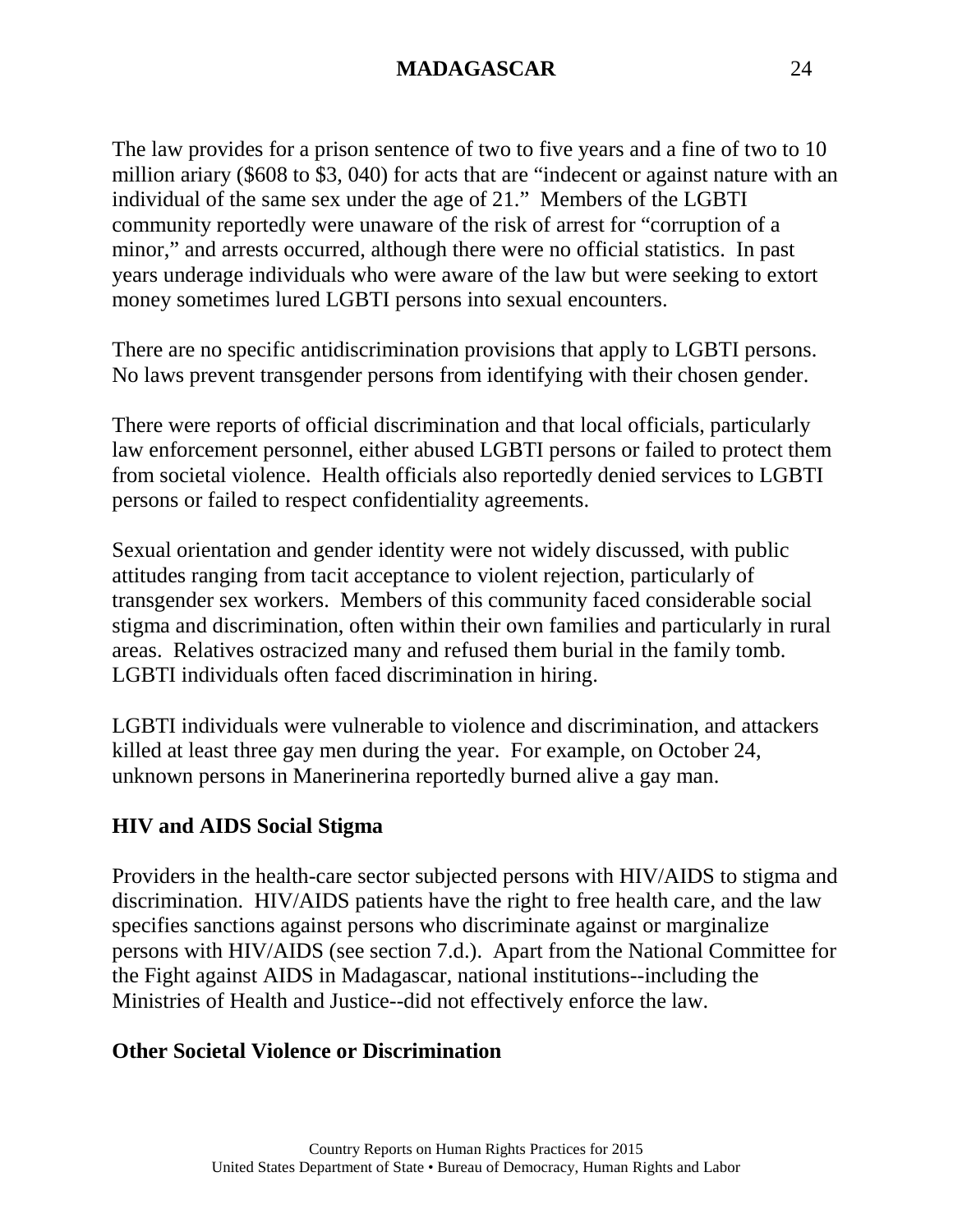Mob violence occurred in both urban and rural areas, in large part due to crime and lack of public confidence in police and the judiciary. Crowds killed, beat, burned, or otherwise injured suspected criminals, and media reported more than 65 mob killings between January and September. Authorities sometimes arrested the perpetrators.

On March 1, angry villagers lynched six men in Mananara Nord after surrounding the police station where authorities held the men. Police detained the victims for suspected armed attacks against a local cloves producer. The mob surrounded the police station, and police acceded to their demands to release the presumed thieves. Police subsequently arrested eight villagers who presumably took part in the lynching.

## **Section 7. Worker Rights**

## **a. Freedom of Association and the Right to Collective Bargaining**

The law provides that public and private sector workers may establish and join labor unions of their choice without prior authorization or excessive requirements. Civil servants and maritime workers have separate labor codes. Essential workers --including police, military, and firefighters--may not form unions. The maritime code, which governs workers in the maritime sector, does not specifically provide the right to form unions.

The law generally allows for union activities and provides most workers the right to strike, including workers in export processing zones (EPZs). Authorities prohibit strikes, however, if there is a possibility of "disruption of public order" or if the strike would endanger the life, safety, or health of the population. Workers must first exhaust conciliation, mediation, and compulsory arbitration remedies, which may take eight months to two and one-half years. Magistrates and workers in other "essential services" (not defined by law) have a recognized but more restricted right to strike. The law requires them to maintain a basic level of service and to give prior notice to their employer. The labor code also provides for a fine, imprisonment, or both for the "instigators and leaders of illegal strikes," even if the strike is peaceful.

The law prohibits antiunion discrimination by employers. In the event of antiunion activity, unions or their members may file suit against the employer in civil court. The law does not accord civil servants and public sector employees legal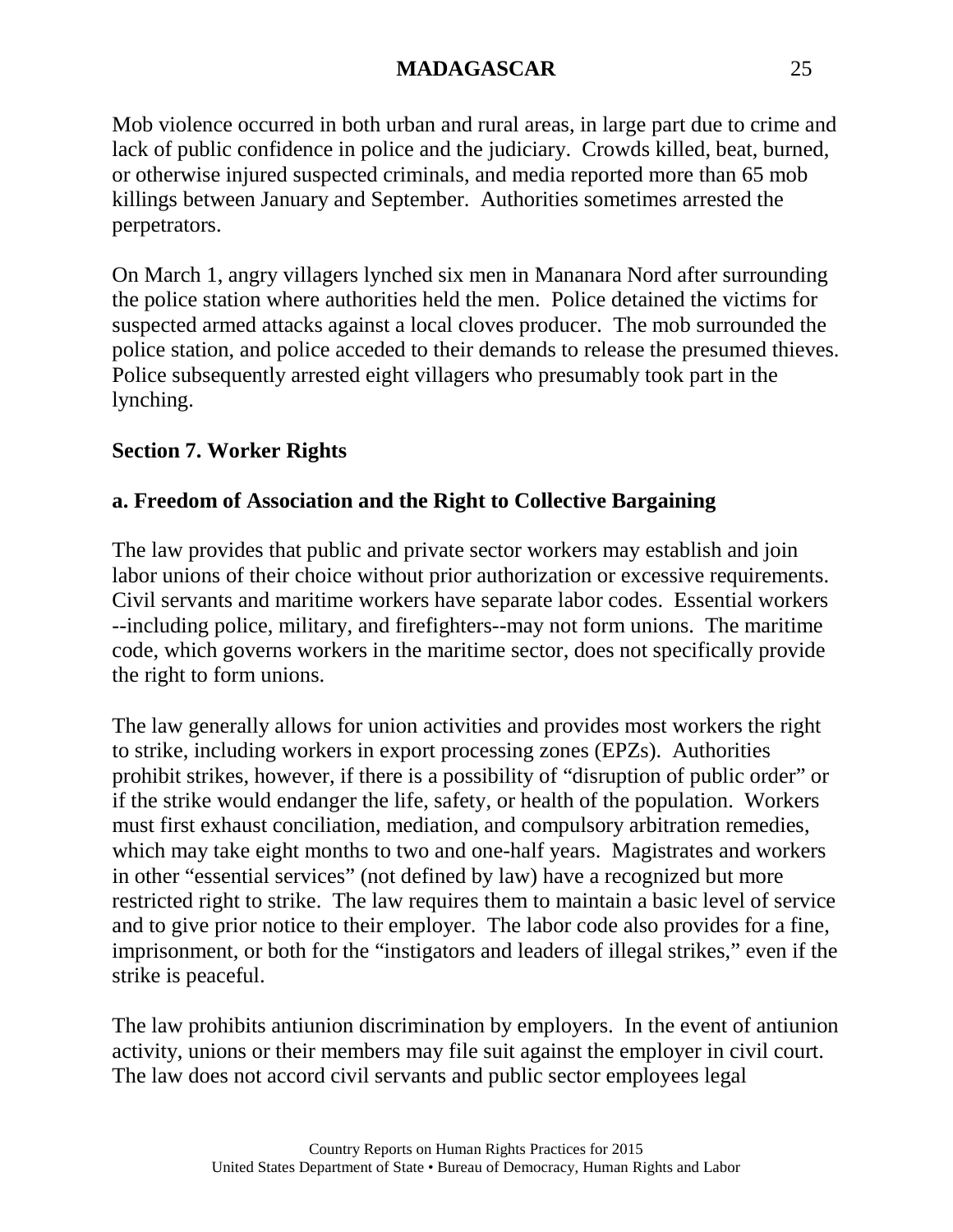protection against antiunion discrimination and interference. The labor code does not address reinstatement of workers fired for union activity.

The law provides workers in the private sector, except for seafarers, the right to bargain collectively. Public sector employees not engaged in the administration of the state, such as teachers hired under the auspices of donor organizations or parent associations in public schools, do not have the right to bargain collectively. According to union representatives, authorities did not always enforce applicable laws, including effective remedies and penalties, and procedures were subject to lengthy delays and appeals. Larger international firms, such as in the telecommunications and banking sectors, more readily exercised and respected collective bargaining rights. These rights, however, were reportedly more difficult to exercise in EPZs and smaller local companies. Union representatives reported workers in such companies often were reluctant to make demands due to fear of reprisal.

The government generally respected freedom of association and collective bargaining. The law provides that unions operate independently from government and political parties, which generally occurred. Labor organizations, however, argued the practice of subcontracting by large mining companies created a precarious situation for workers. Union representatives also indicated there were subtle attempts by employers to dissuade or influence unions, which often prevented workers from organizing or criticizing poor working conditions.

Strikes occurred throughout the year, including by universities, employees of the electricity and water utilities, employees of the national airline, and employees of the land ownership department. These movements were not always related to labor conditions, and some officials suggested strikers intended such actions to "destabilize" the country. The government sometimes resorted to legal prosecution to intimidate movement leaders, sometimes using unrelated charges.

On June 27, authorities detained Rado Rabarilala, the leader of the national airline's employee movement, after the secretary general of the Ministry of Transportation and Tourism lodged a complaint for criminal conspiracy, spreading false news, and "crime against economy." On June 30, authorities released him on bail after his hearing at the tribunal of Antananarivo. A few days later the government dismissed several board members of the airline as a concession to the striking employees, and the new company CEO lifted disciplinary sanctions against striking employees and withdrew all charges.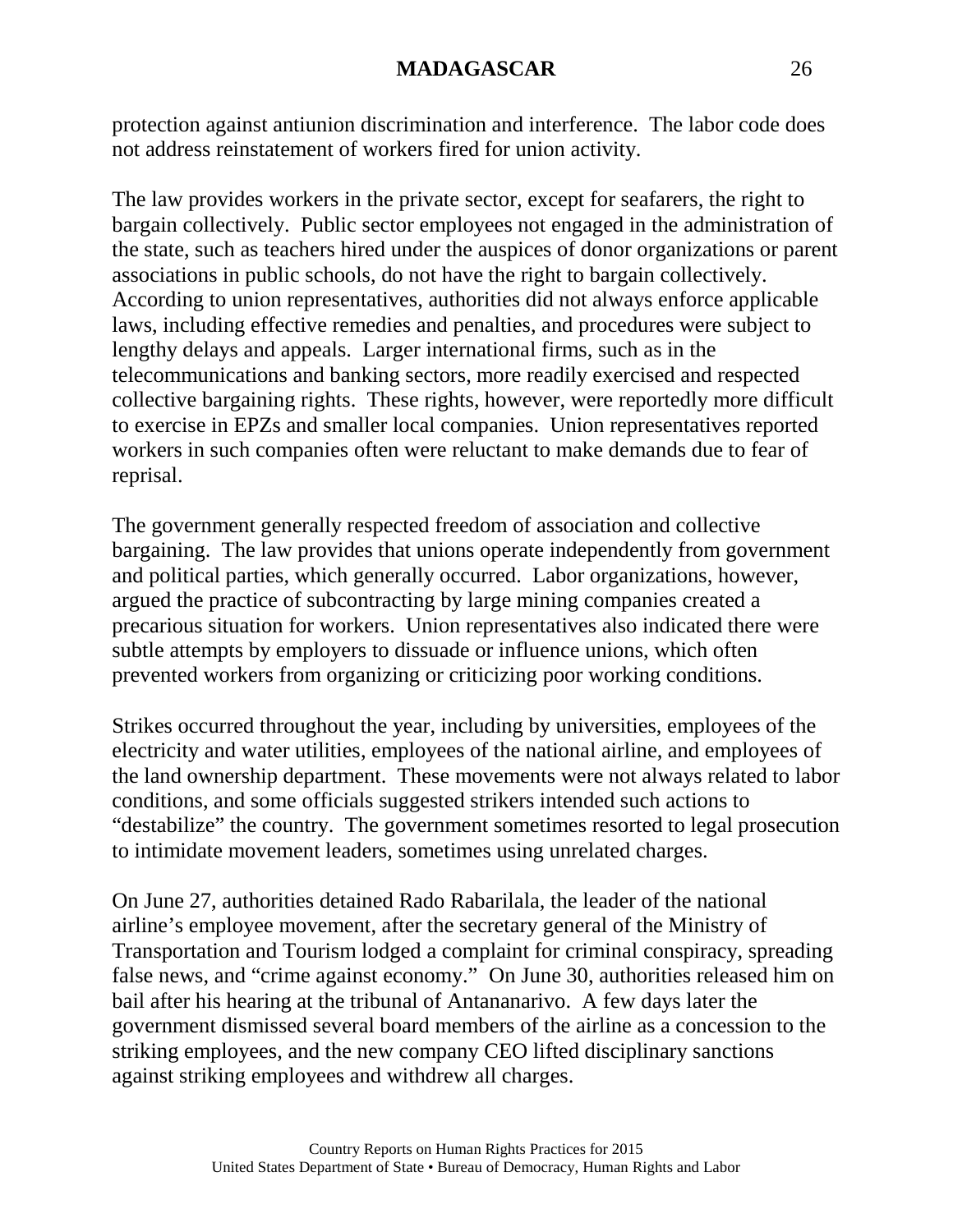The EPZ law restricted worker rights by allowing labor laws in EPZs to vary from the country's standard labor code. EPZ labor contracts may differ in terms of contract duration, restrictions on the employment of women during night shifts, and the amount of overtime permitted. This law initially authorized women to work during night shifts not exceeding six hours per week. The decree of enforcement adopted in July, however, provides that employers require the personal consent of the worker and that before introducing night shifts for women, companies must consult with labor unions to identify the most appropriate conditions.

# **b. Prohibition of Forced or Compulsory Labor**

The law prohibits forced labor, but it was a significant problem among children in the informal sector. Forced labor also persisted in the context of "dinas," informal arrangements for payment or in response to wrongdoing (see section 1.d.). In some communities dinas were an accepted way of resolving conflicts or paying debt. These arrangements persisted because authorities did not effectively enforce the law. In December 2014 parliament adopted antitrafficking legislation with associated penalties, which provides a broader definition of trafficking (to include forced labor).

Also see the Department of State's *Trafficking in Persons Report* at [www.state.gov/j/tip/rls/tiprpt/.](http://www.state.gov/j/tip/rls/tiprpt/)

# **c. Prohibition of Child Labor and Minimum Age for Employment**

The law regulates working conditions of children, defines the worst forms of child labor, identifies penalties for employers, and establishes the institutional framework for implementation. The legal minimum age for employment is 15. The law allows children to work a maximum of eight hours per day and 40 hours per week with no overtime, and it prohibits persons under age 18 from working at night and at sites where there is an imminent danger to health, safety, or morals. Employers must observe a mandatory 12-hour rest period between shifts. Occupational health and safety regulations include requirements for parental authorization and a medical exam before hiring. The law prohibits hazardous occupations and activities for children but does not prohibit hazardous occupations and activities in all relevant child labor sectors, including agriculture.

The government did not effectively enforce the law. The Ministry of Civil Services and Labor is responsible for enforcing child labor laws. It also operated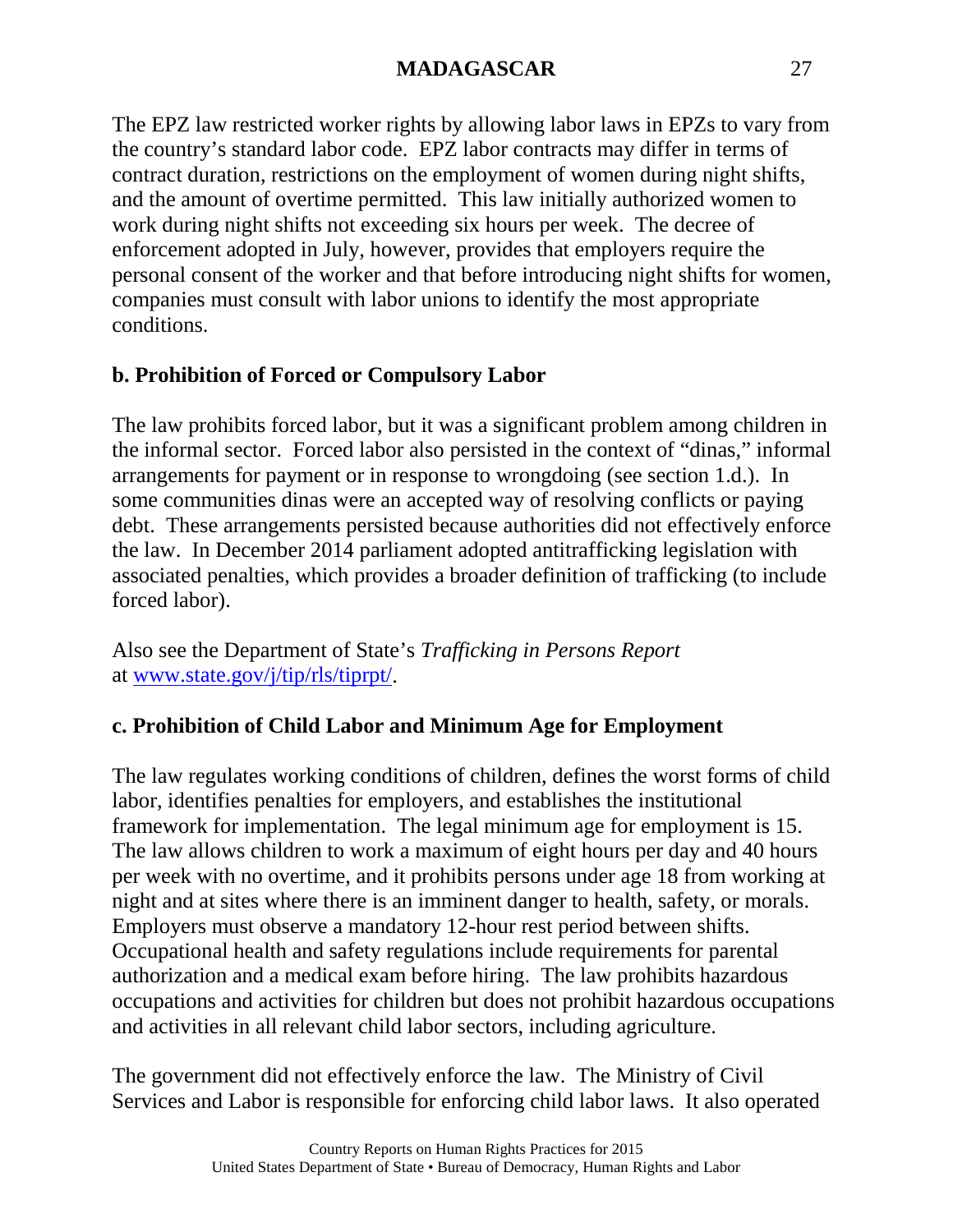the Manjarisoa Center in Antananarivo, which offered services to 35 victims of exploitative child labor. Although labor inspectors were generalists, they received training on child labor and could conduct child labor inspections; however, they also did not operate in the large informal sector where child labor occurred.

In June, Minister of Labor Maharante Jean de Dieu announced during the official commemoration of the World Day against Child Labor that authorities would authorize labor inspectors to conduct home visits to identify potential cases of children involved in domestic labor. Authorities had not officially implemented the system by the end of the year, although inspectors conducted unofficial home visits to sensitize employers to the issue of child labor.

Child labor was a widespread problem. Centers operated by NGOs in Antananarivo, Toamasina, and Tulear received children, including victims of trafficking and forced labor. Children in rural areas worked mostly in agriculture, fishing, and livestock herding, while those in urban areas worked in domestic labor, transport of goods by rickshaw, petty trading, stone quarrying, artisanal gemstone mining, bars, and as beggars. Children also worked in the vanilla sector, salt production, deep sea diving, and the shrimp industry. Some children were trafficked internally for the purposes of forced labor, including child prostitution.

Also see the Department of Labor's *Findings on the Worst Forms of Child Labor* at [www.dol.gov/ilab/reports/child-labor/findings/.](http://www.dol.gov/ilab/reports/child-labor/findings/)

# **d. Discrimination with Respect to Employment and Occupation**

Labor laws prohibit discrimination on the basis of race, gender, religion, political opinion, origin, and disability in the workplace. A special decree related to HIV in the workplace addresses prohibition of discrimination based on serology status. The law does not prohibit discrimination based on sexual orientation, gender identity, age, or language. Discrimination remained a problem. Employers subjected persons with disabilities and LGBTI individuals to hiring discrimination.

There was little societal discrimination against women in urban areas, where many women owned or managed businesses and held management positions in private businesses or state-owned companies. In rural areas, however, where most of the population engaged in subsistence farming, traditional social structures tended to favor entrenched gender roles. While there was little discrimination in access to employment and credit, women often did not receive equal pay for substantially similar work. Employers did not permit women to work in positions that might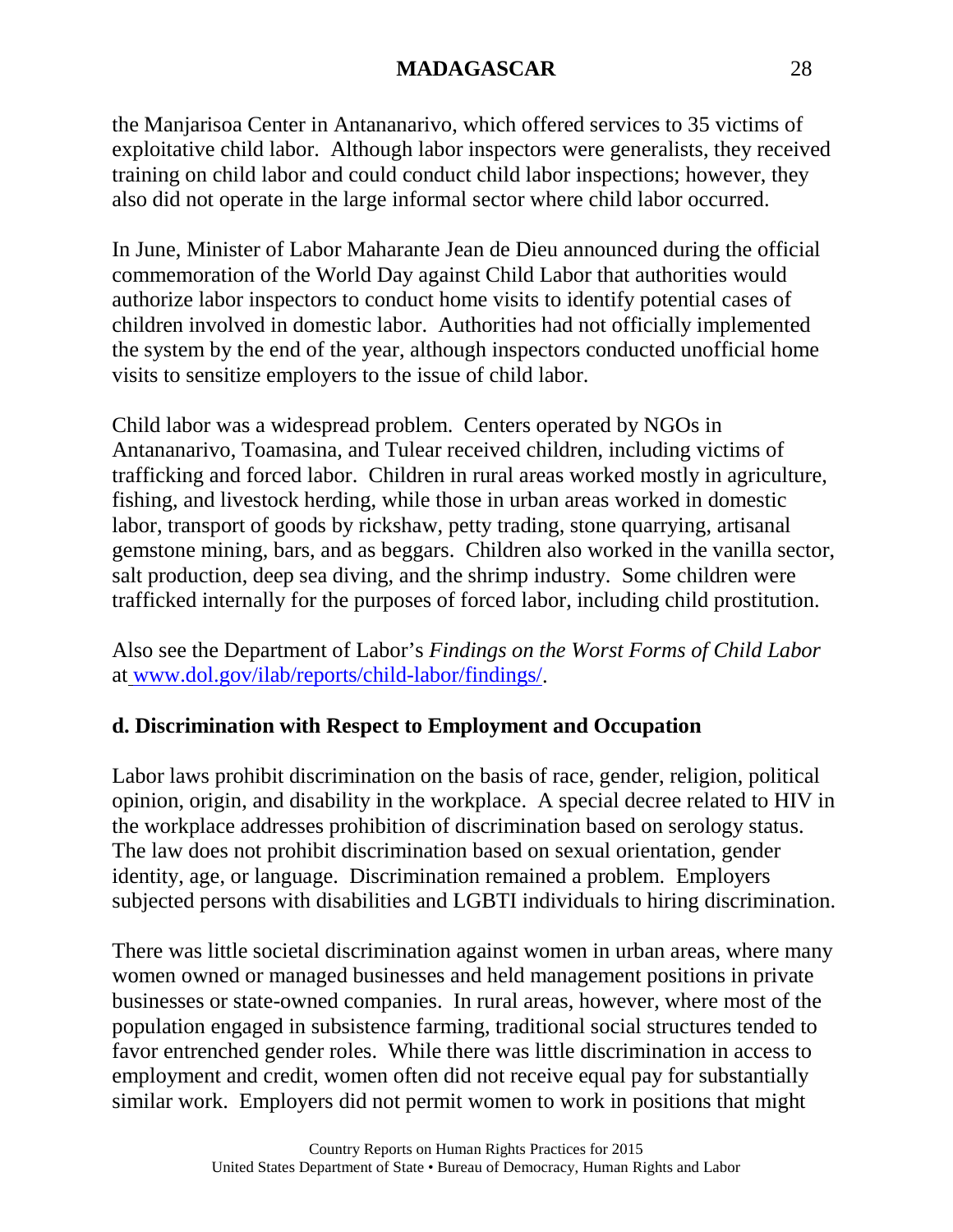endanger their health, safety, or morals. According to the labor and social protection codes, such positions included night shifts in the manufacturing sector and certain positions in the mining, metallurgy, and chemical industries. During the country's universal periodic review in November, officials reported the government increased inspectors to overcome gaps in the verification system regarding discrimination against women and worked to promote equal employment opportunities in the EPZs.

## **e. Acceptable Conditions of Work**

On May 6, the government raised the monthly minimum wage to 133,013.40 ariary (\$40) for nonagricultural workers and 134,920.00 ariary (\$41) for agricultural workers. The official estimate for the poverty income level was 44,600 ariary (\$14) per month.

The standard workweek was 40 hours in nonagricultural and service industries and 42.5 hours in the agricultural sector. The law limits workers to 20 hours of overtime per week and requires 2.5 days of paid annual leave per month. If the hours worked exceed the legal limits for working hours (2,200 hours per year in agriculture and 173.33 hours per month in other sectors), employers are legally required to pay overtime in accordance with a labor council decree, which also denotes the required amount of overtime pay. If more than five hours of overtime are required in addition to the regular 40-hour workweek, employers must request authorization from a labor inspector before imposing additional overtime. Overtime may not exceed 20 hours per week. The law applies to all workers, although it is the responsibility of the labor inspector to define the kind of work that a worker may perform under such an authorization.

The government sets occupational safety and health standards for workers and workplaces, but the labor code does not define penalties for noncompliance, which only requires an inspection before a company may open. Workers, including foreign or migrant workers, have an explicit right to leave a dangerous workplace without jeopardizing their employment, as long as they inform their supervisors. Labor activists noted that standards, dating to the country's independence in some cases, were severely outdated, particularly regarding health and occupational hazards, and classification of professional positions. There was no enforcement in the large informal sector.

The Ministry of Civil Services and Labor is responsible for enforcing minimum wage and working conditions, but this did not always occur. The ministry, which